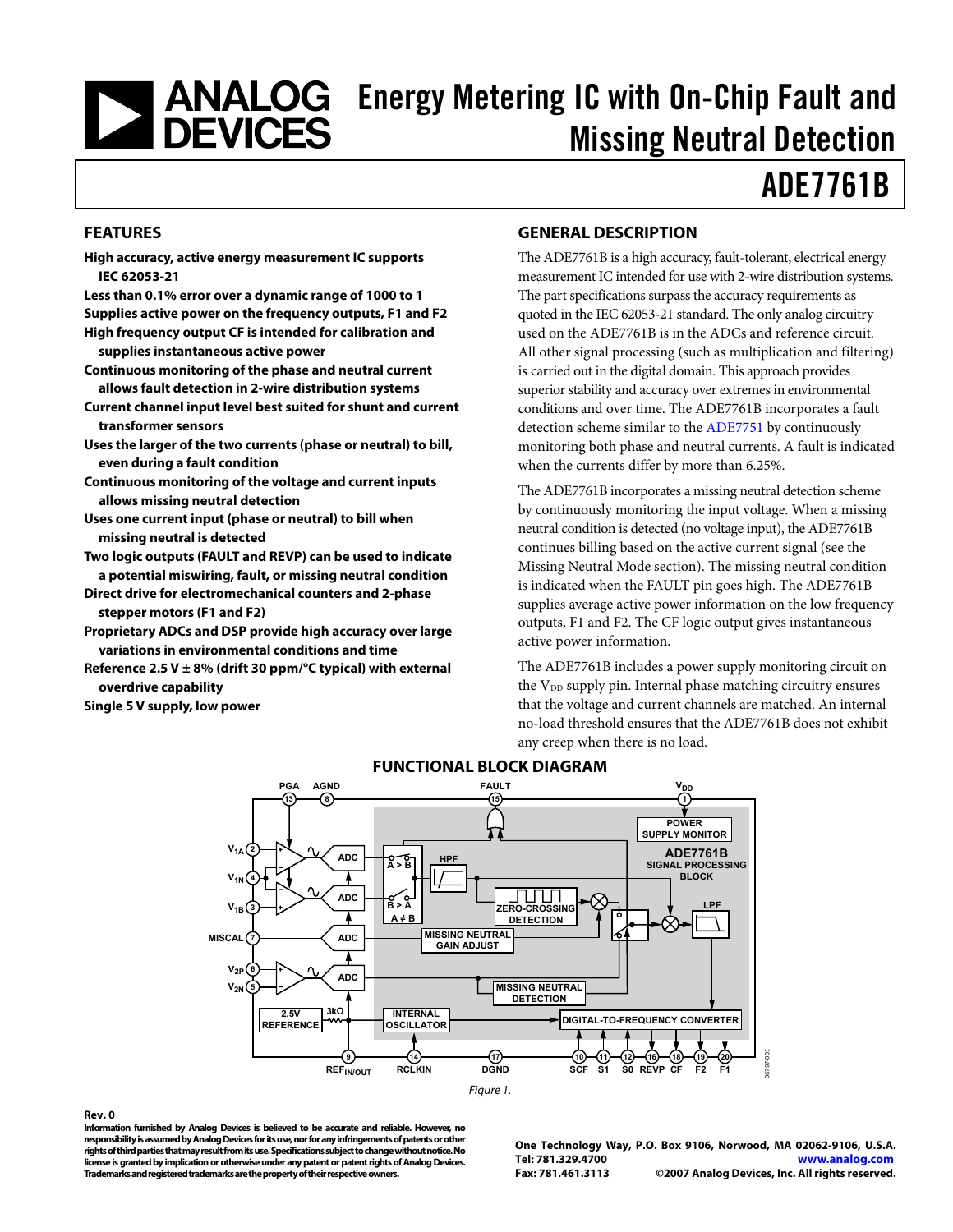### <span id="page-1-0"></span>**TABLE OF CONTENTS**

| Performance Issues That May Affect Billing Accuracy 5 |
|-------------------------------------------------------|
|                                                       |
|                                                       |
|                                                       |
|                                                       |
|                                                       |
|                                                       |
|                                                       |

| Interfacing to a Microcontroller for Energy Measurement 21 |
|------------------------------------------------------------|
| Selecting a Frequency for an Energy Meter Application  21  |
|                                                            |
|                                                            |
|                                                            |

#### **REVISION HISTORY**

8/07-Revision 0: Initial Version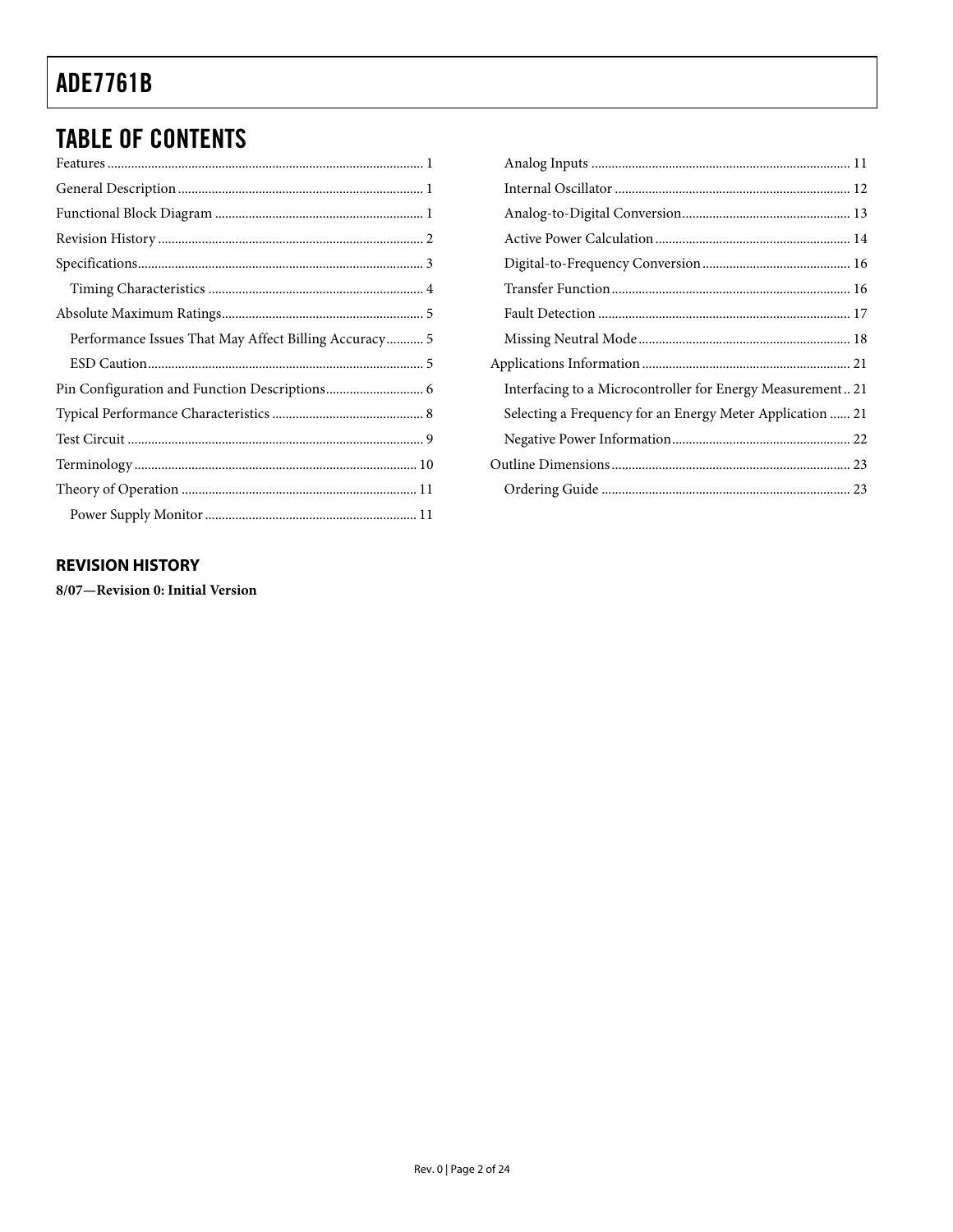### <span id="page-2-0"></span>**SPECIFICATIONS**

 $V_{DD} = 5 V \pm 5\%$ , AGND = DGND = 0 V, on-chip reference, on-chip oscillator, T<sub>MIN</sub> to T<sub>MAX</sub> = -40°C to +85°C.

#### **Table 1.**

<span id="page-2-1"></span>

| Parameter                                  | Value          | <b>Unit</b>       | <b>Test Conditions/Comments</b>                                                |
|--------------------------------------------|----------------|-------------------|--------------------------------------------------------------------------------|
| ACCURACY <sup>1</sup>                      |                |                   |                                                                                |
| Measurement Error <sup>2</sup>             | 0.1            | % of reading, typ | Over a dynamic range of 1000 to 1                                              |
| <b>Phase Error Between Channels</b>        |                |                   |                                                                                |
| $PF = 0.8$ Capacitive                      | ±0.05          | Degrees, max      | Phase lead 37°                                                                 |
| $PF = 0.5$ Inductive                       | ±0.05          | Degrees, max      | Phase lag 60°                                                                  |
| AC Power Supply Rejection <sup>2</sup>     |                |                   |                                                                                |
| <b>Output Frequency Variation</b>          | 0.01           | $%$ , typ         | $V_{1A} = V_{1B} = V_{2P} = \pm 100$ mV rms                                    |
| DC Power Supply Rejection <sup>2</sup>     |                |                   |                                                                                |
| <b>Output Frequency Variation</b>          | 0.01           | $%$ , typ         | $V_{1A} = V_{1B} = V_{2P} = \pm 100$ mV rms                                    |
| FAULT DETECTION <sup>2, 3</sup>            |                |                   | See the Fault Detection section                                                |
| <b>Fault Detection Threshold</b>           |                |                   |                                                                                |
| Inactive Input ≠ Active Input              | 6.25           | $%$ , typ         | $V1A$ or $V1B$ active                                                          |
| Input Swap Threshold                       |                |                   |                                                                                |
| Inactive Input ≠ Active Input              | 6.25           | % of larger, typ  | $V1A$ or $V1B$ active                                                          |
| <b>Accuracy Fault Mode Operation</b>       |                |                   |                                                                                |
| $V1A$ Active, $V1B = AGND$                 | 0.1            | % of reading, typ | Over a dynamic range of 1000 to 1                                              |
| $V_{1B}$ Active, $V_{1A} = AGND$           | 0.1            | % of reading, typ | Over a dynamic range of 1000 to 1                                              |
| <b>Fault Detection Delay</b>               | 3              | Seconds, typ      |                                                                                |
| Swap Delay                                 | 3              | Seconds, typ      |                                                                                |
| MISSING NEUTRAL MODE <sup>2, 4</sup>       |                |                   | See the Missing Neutral Detection section                                      |
| <b>Missing Neutral Detection Threshold</b> |                |                   |                                                                                |
| $V_{2P} - V_{2N}$                          | 59.4           | mV peak, min      |                                                                                |
| <b>Accuracy Missing Neutral Mode</b>       |                |                   |                                                                                |
| $V_{1A}$ Active, $V_{1B} = V_{2P} = AGND$  | 0.1            | % of reading, typ | Over a dynamic range of 500 to 1                                               |
| $V_{1B}$ Active, $V_{1A} = V_{2P} = AGND$  | 0.1            | % of reading, typ | Over a dynamic range of 500 to 1                                               |
| <b>Missing Neutral Detection Delay</b>     | 3              | Seconds, typ      |                                                                                |
| <b>ANALOG INPUTS</b>                       |                |                   | $V_{1A} - V_{1N}$ , $V_{1B} - V_{1N}$ , $V_{2P} - V_{2N}$                      |
| Maximum Signal Levels                      | ±660           | mV peak, max      | Differential input                                                             |
|                                            | 660            | mV peak, max      | Differential input MISCAL - V <sub>2N</sub>                                    |
| Input Impedance (DC)                       | 790            | $k\Omega$ , min   |                                                                                |
| Bandwidth (-3 dB)                          | $\overline{7}$ | kHz, typ          |                                                                                |
| ADC Offset Error <sup>2</sup>              | 15             | mV, typ           | Uncalibrated error, see the Terminology section for details                    |
| <b>Gain Error</b>                          | ±4             | $%$ , typ         | External 2.5 V reference                                                       |
| Gain Error Match <sup>2</sup>              | $\pm 3$        | %, typ            | External 2.5 V reference                                                       |
| <b>REFERENCE INPUT</b>                     |                |                   |                                                                                |
| REFIN/OUT Input Voltage Range              | 2.7            | V, max            | $2.5 V + 8%$                                                                   |
|                                            | 2.3            | V, min            | $2.5 V - 8%$                                                                   |
| Input Impedance                            | 3              | $k\Omega$ , min   |                                                                                |
| <b>Input Capacitance</b>                   | 10             | pF, max           |                                                                                |
| ON-CHIP REFERENCE                          |                |                   |                                                                                |
| Reference Error                            | ±200           | mV, max           |                                                                                |
| <b>Temperature Coefficient</b>             | 30             | ppm/°C, typ       |                                                                                |
| <b>Current Source</b>                      | 10             | µA, max           | Specification assures that $V_{REF}$ is within $\pm 8\%$                       |
| <b>ON-CHIP OSCILLATOR</b>                  |                |                   |                                                                                |
| Oscillator Frequency                       | 450            | kHz               |                                                                                |
| <b>Oscillator Frequency Tolerance</b>      | ±12            | % of reading, typ |                                                                                |
| <b>Temperature Coefficient</b>             | 30             | ppm/°C, typ       | Specification achieved with 25 ppm/°C max resistor on the<br><b>RCLKIN</b> pin |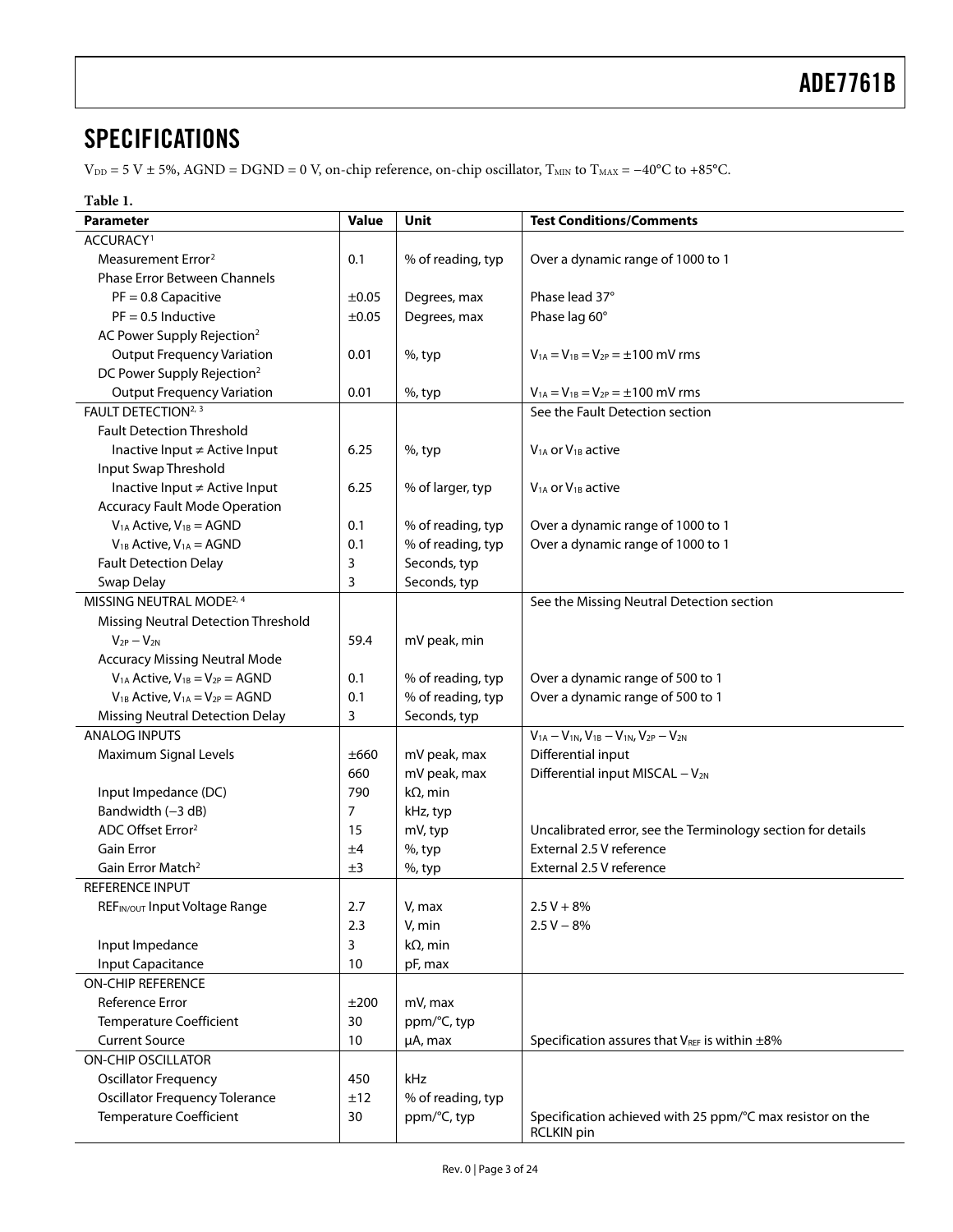<span id="page-3-1"></span><span id="page-3-0"></span>

| <b>Parameter</b>                     | Value | Unit    | <b>Test Conditions/Comments</b>             |
|--------------------------------------|-------|---------|---------------------------------------------|
| LOGIC INPUTS <sup>5</sup>            |       |         |                                             |
| PGA, SCF, S1, and S0                 |       |         |                                             |
| Input High Voltage, VINH             | 2.4   | V. min  | $V_{DD} = 5 V \pm 5\%$                      |
| Input Low Voltage, VINL              | 0.8   | V, max  | $V_{DD} = 5 V \pm 5\%$                      |
| Input Current, I <sub>IN</sub>       | ±3    | µA, max | Typical 10 nA, $V_{IN} = 0$ V to $V_{DD}$   |
| Input Capacitance, C <sub>IN</sub>   | 10    | pF, max |                                             |
| LOGIC OUTPUTS <sup>5</sup>           |       |         |                                             |
| CF, REVP, and FAULT                  |       |         |                                             |
| Output High Voltage, V <sub>OH</sub> | 4     | V, min  | $V_{DD} = 5 V \pm 5\%$                      |
| Output Low Voltage, V <sub>OH</sub>  |       | V, max  | $V_{DD} = 5 V \pm 5\%$                      |
| F1 and F2                            |       |         |                                             |
| Output High Voltage, V <sub>OH</sub> | 4     | V, min  | $V_{DD} = 5 V \pm 5\%$ , Isource = 10 mA    |
| Output Low Voltage, V <sub>OH</sub>  |       | V, max  | $V_{DD} = 5 V \pm 5\%$ , $I_{SINK} = 10 mA$ |
| <b>POWER SUPPLY</b>                  |       |         | For specified performance                   |
| <b>V</b> <sub>DD</sub>               | 4.75  | V, min  | $5 V - 5%$                                  |
|                                      | 5.25  | V, max  | $5 V + 5%$                                  |
| <b>I</b> <sub>DD</sub>               | 3.65  | mA, max |                                             |

<sup>1</sup> See plots in the [Typical Performance Characteristics s](#page-7-1)ection.

<sup>2</sup> See th[e Terminology s](#page-9-2)ection for explanation of specifications.<br><sup>3</sup> See the Fault Detection section for explanation of fault detecti

<sup>3</sup> See th[e Fault Detection](#page-16-3) section for explanation of fault detection functionality.

<sup>4</sup> See th[e Missing Neutral Detection](#page-18-1) section for explanation of missing neutral detection functionality.<br><sup>5</sup> Sample tested during initial release and after any redesign or process change that might affect this parameter.

#### **TIMING CHARACTERISTICS**

 $V_{DD} = 5 V \pm 5\%$ , AGND = DGND = 0 V, on-chip reference, on-chip oscillator, T<sub>MIN</sub> to T<sub>MAX</sub> = -40°C to +85°C. Sample tested during initial release and after any redesign or process change that might affect this parameter. See [Figure 2](#page-3-2).

#### **Table 2.**

| <b>Parameter</b>    | <b>Value</b>      | Unit | <b>Test Conditions/Comments</b>                         |
|---------------------|-------------------|------|---------------------------------------------------------|
| $-t_1$ <sup>1</sup> | 120               | ms   | $F_1$ and $F_2$ pulse width (logic high)                |
| t <sub>2</sub>      | See Table 8       | sec  | Output pulse period (see the Transfer Function section) |
| tз                  | 1/2t <sub>2</sub> | sec  | Time between $F_1$ falling edge and $F_2$ falling edge  |
| $t_4$ <sup>1</sup>  | 90                | ms   | CF pulse width (logic high)                             |
| t5                  | See Table 8       | sec  | CF pulse period (see the Transfer Function section)     |
| t <sub>6</sub>      | CLKIN/4           | sec  | Minimum time between $F_1$ pulse and $F_2$ pulse        |

1 The pulse widths of F1, F2, and CF are not fixed for higher output frequencies. See th[e Transfer Function s](#page-15-2)ection.

#### <span id="page-3-2"></span>**Timing Diagram**

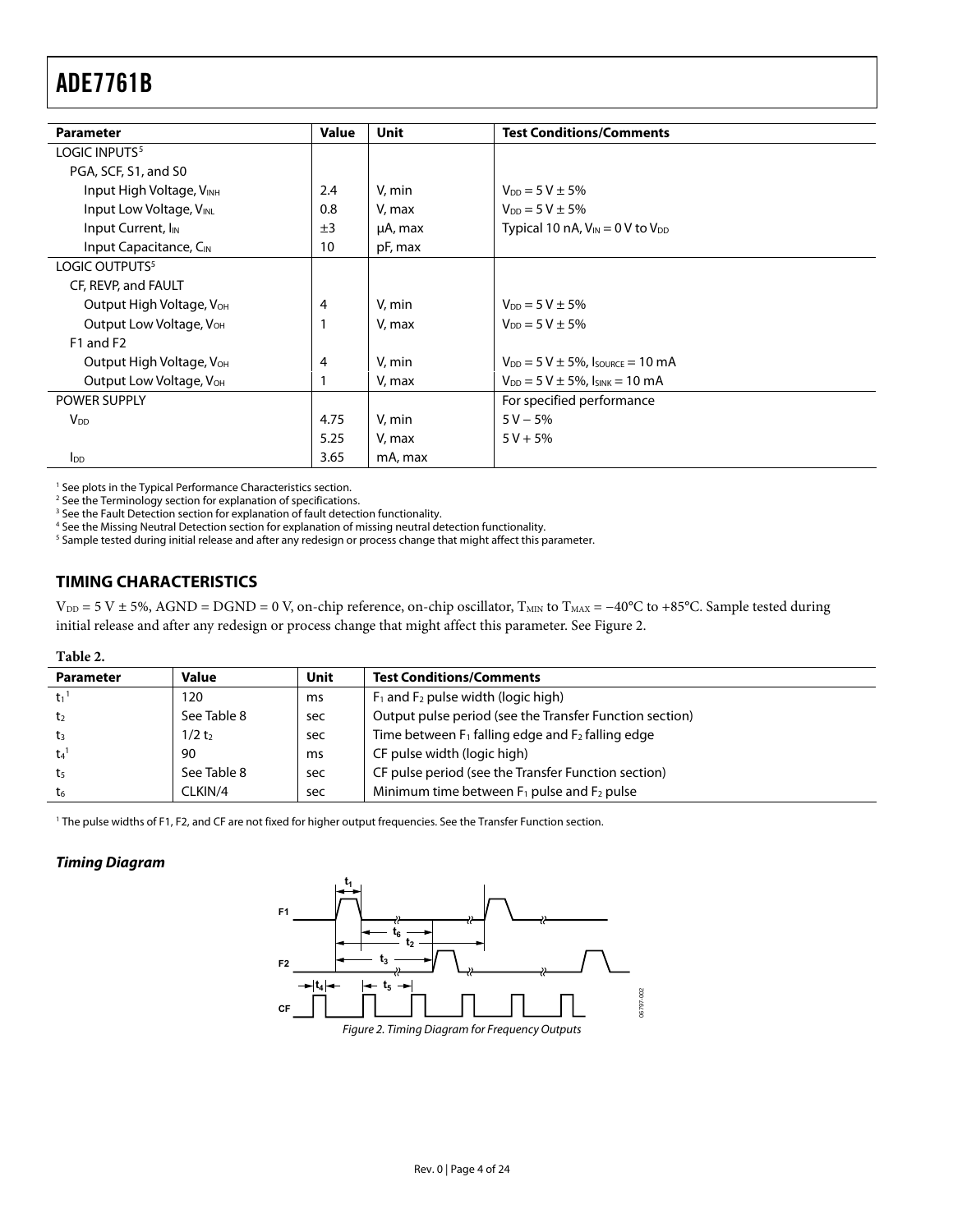### <span id="page-4-0"></span>ABSOLUTE MAXIMUM RATINGS

 $T_A = 25^{\circ}$ C, unless otherwise noted.

#### **Table 3.**

| <b>Parameter</b>                                                                              | Rating                               |
|-----------------------------------------------------------------------------------------------|--------------------------------------|
| V <sub>DD</sub> to AGND                                                                       | $-0.3$ V to $+7$ V                   |
| Analog Input Voltage to AGND<br>$V_{1A}$ , $V_{1B}$ , $V_{1N}$ , $V_{2N}$ , $V_{2P}$ , MISCAL | $-6V$ to $+6V$                       |
| Reference Input Voltage to AGND                                                               | $-0.3$ V to V <sub>DD</sub> $+0.3$ V |
| Digital Input Voltage to DGND                                                                 | $-0.3$ V to V <sub>DD</sub> + 0.3 V  |
| Digital Output Voltage to DGND                                                                | $-0.3$ V to V <sub>DD</sub> $+0.3$ V |
| Operating Temperature Range                                                                   |                                      |
| Industrial                                                                                    | $-40^{\circ}$ C to $+85^{\circ}$ C   |
| Storage Temperature Range                                                                     | $-65^{\circ}$ C to $+150^{\circ}$ C  |
| Junction Temperature                                                                          | $150^{\circ}$ C                      |
| 20-Lead SSOP, Power Dissipation                                                               | 450 mW                               |
| $\theta_{JA}$ Thermal Impedance                                                               | $112^{\circ}$ C/W                    |
| Lead Temperature, Soldering                                                                   |                                      |
| Vapor Phase (60 sec)                                                                          | $215^{\circ}$ C                      |
| Infrared (15 sec)                                                                             | 220°C                                |

Stresses above those listed under Absolute Maximum Ratings may cause permanent damage to the device. This is a stress rating only; functional operation of the device at these or any other conditions above those indicated in the operational section of this specification is not implied. Exposure to absolute maximum rating conditions for extended periods may affect device reliability.

#### **PERFORMANCE ISSUES THAT MAY AFFECT BILLING ACCURACY**

The ADE7761B provides pulse outputs, CF, F1, and F2, that are intended to be used for the billing of active energy. Pulses are generated at these outputs in two different situations.

#### **Case 1**

When the analog input  $V_{2P} - V_{2N}$  complies with the conditions described in [Figure 34,](#page-18-2) the CF,  $F_1$ , and  $F_2$  frequencies are proportional to active power and can be used to bill active energy.

#### **Case 2**

When the analog input  $V_{2P} - V_{2N}$  does not comply with the conditions described in [Figure 34,](#page-18-2) the ADE7761B does not measure active energy but a quantity proportional to kiloamperehours (kAh). This quantity is used to generate pulses on the same CF, F1, and F2. This situation is indicated when the FAULT pin is high.

Analog Devices, Inc., cautions users of the ADE7761B about the following:

- Billing active energy in Case 1 is consistent with the understanding of the quantity represented by pulses on the CF, F1, and F2 outputs (watthour).
- Billing active energy while the ADE7761B is in Case 2 must be decided knowing that the entity measured by the ADE7761B in this case is ampere-hour and not watthour. Users should be aware of this limitation and decide if the ADE7761B is appropriate for their application.

#### **ESD CAUTION**



ESD (electrostatic discharge) sensitive device. Charged devices and circuit boards can discharge without detection. Although this product features patented or proprietary protection circuitry, damage may occur on devices subjected to high energy ESD. Therefore, proper ESD precautions should be taken to avoid performance degradation or loss of functionality.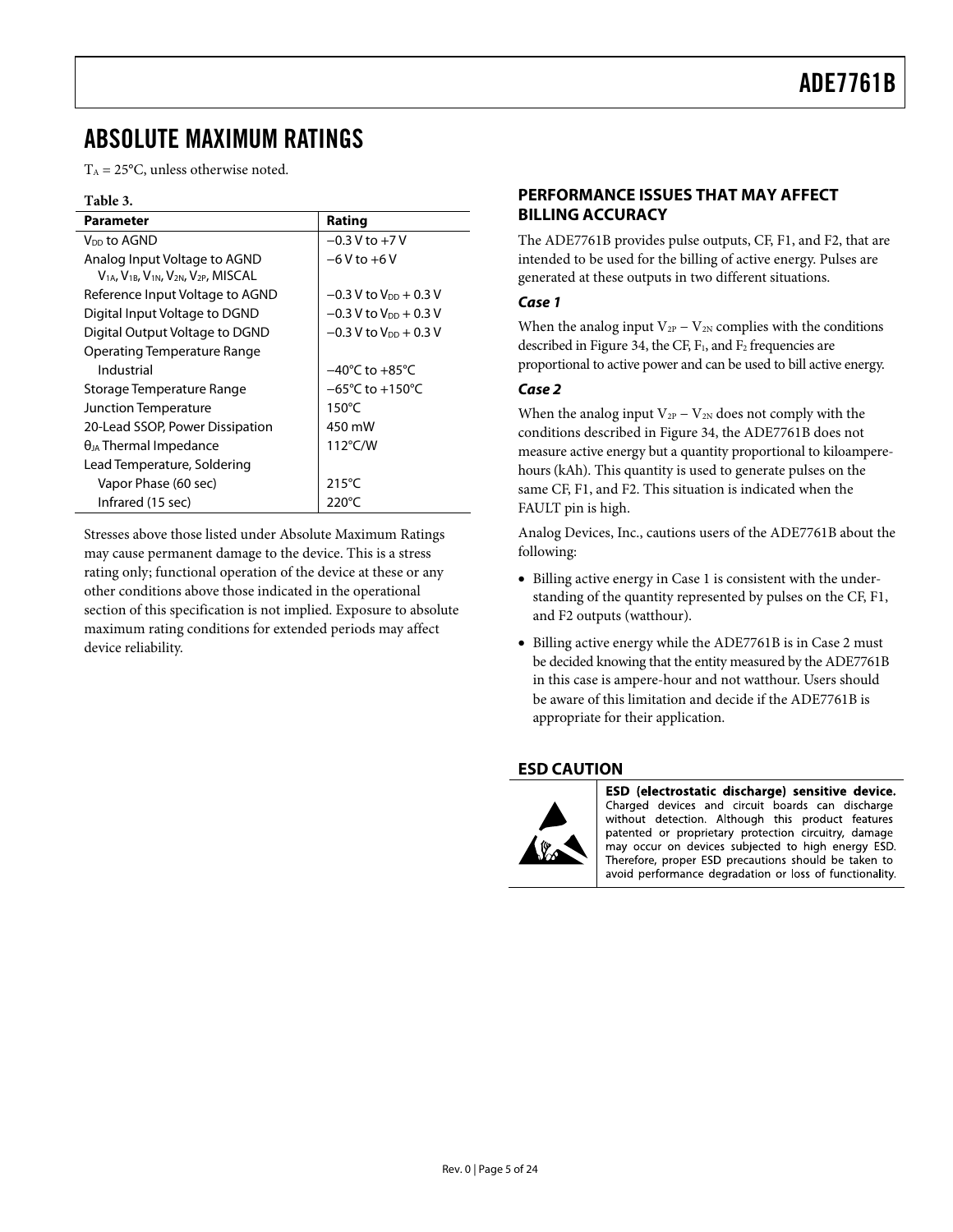### <span id="page-5-0"></span>PIN CONFIGURATION AND FUNCTION DESCRIPTIONS





#### **Table 4. Pin Function Descriptions**

| Pin No.        | <b>Mnemonic</b>                   | <b>Description</b>                                                                                                                                                                                                                                                                                                                                                                                                                                                                                                                                                          |
|----------------|-----------------------------------|-----------------------------------------------------------------------------------------------------------------------------------------------------------------------------------------------------------------------------------------------------------------------------------------------------------------------------------------------------------------------------------------------------------------------------------------------------------------------------------------------------------------------------------------------------------------------------|
| $\mathbf{1}$   | <b>V</b> <sub>DD</sub>            | Power Supply. This pin provides the supply voltage for the digital circuitry in the ADE7761B. The supply voltage<br>should be maintained at 5 V $\pm$ 5% for specified operation. This pin should be decoupled with a 10 $\mu$ F capacitor<br>in parallel with a ceramic 100 nF capacitor.                                                                                                                                                                                                                                                                                  |
| 2, 3           | V <sub>1A</sub> , V <sub>1B</sub> | Analog Inputs for Channel V1 (Current Channel). These inputs are fully differential voltage inputs with maximum<br>differential input signal levels of $\pm 660$ mV with respect to V <sub>1N</sub> for specified operation. The maximum signal level<br>at these pins is $\pm 1$ V with respect to AGND. Both inputs have internal ESD protection circuitry, and an overvoltage<br>of $\pm$ 6 V can also be sustained on these inputs without risk of permanent damage.                                                                                                    |
| 4              | $V_{1N}$                          | Negative Input for Differential Voltage Inputs, $V_{1A}$ and $V_{1B}$ . The maximum signal level at this pin is $\pm 1$ V with respect<br>to AGND. The input has internal ESD protection circuitry, and an overvoltage of ±6V can also be sustained on this<br>input without risk of permanent damage. The input should be directly connected to the burden resistor and held<br>at a fixed potential, that is, AGND. See the Analog Inputs section.                                                                                                                        |
| 5              | $V_{2N}$                          | Negative Input for Differential Voltage Inputs, $V_{2P}$ and MISCAL. The maximum signal level at this pin is $\pm 1$ V with<br>respect to AGND. The input has internal ESD protection circuitry, and an overvoltage of $\pm 6$ V can also be sustained<br>on this input without risk of permanent damage. The input should be held at a fixed potential, that is, AGND. See<br>the Analog Inputs section.                                                                                                                                                                   |
| 6              | $V_{2P}$                          | Analog Input for Channel V2 (Voltage Channel). This input is a fully differential voltage input with maximum<br>differential input signal levels of $\pm 660$ mV with respect to V <sub>2N</sub> for specified operation. The maximum signal level at<br>this pin is $\pm 1$ V with respect to AGND. This input has internal ESD protection circuitry, and an overvoltage of $\pm 6$ V<br>can also be sustained on this input without risk of permanent damage.                                                                                                             |
| $\overline{7}$ | <b>MISCAL</b>                     | Analog Input for Missing Neutral Calibration. This pin can be used to calibrate the CF, F <sub>1</sub> , and F <sub>2</sub> frequencies in the<br>missing neutral condition. This input is a fully differential voltage input with maximum differential input signal<br>levels of 660 mV with respect to $V_{2N}$ for specified operation. The maximum signal level at this pin is $\pm 1$ V with respect<br>to AGND. This input has internal ESD protection circuitry, and an overvoltage of ±6 V can also be sustained on this<br>input without risk of permanent damage. |
| 8              | <b>AGND</b>                       | Analog Ground. This pin provides the ground reference for the analog circuitry in the ADE7761B, that is, ADCs and<br>reference. This pin should be tied to the analog ground plane of the PCB. The analog ground plane is the ground<br>reference for all analog circuitry such as antialiasing filters and current and voltage transducers. For good noise<br>suppression, the analog ground plane should be connected to the digital ground plane only at the DGND pin.                                                                                                   |
| 9              | REF <sub>IN/OUT</sub>             | This pin provides access to the on-chip voltage reference. The on-chip reference has a nominal value of<br>$2.5$ V $\pm$ 8% and a typical temperature coefficient of 30 ppm/ $\degree$ C. An external reference source can also be<br>connected at this pin. In either case, this pin should be decoupled to AGND with a 1 µF ceramic capacitor and<br>100 nF ceramic capacitor.                                                                                                                                                                                            |
| 10             | SCF                               | Select Calibration Frequency. This logic input is used to select the frequency on the Calibration Output CF.<br>Table 7 shows how the calibration frequencies are selected.                                                                                                                                                                                                                                                                                                                                                                                                 |
| 11, 12         | S1, S0                            | These logic inputs are used to select one of four possible frequencies for the digital-to-frequency conversion.<br>This offers the designer greater flexibility when designing the energy meter. See the Selecting a Frequency for an<br>Energy Meter Application section.                                                                                                                                                                                                                                                                                                  |
| 13             | PGA                               | This logic input is used to select the gain for the analog inputs, V <sub>1A</sub> and V <sub>1B</sub> . The possible gains are 1 and 16.                                                                                                                                                                                                                                                                                                                                                                                                                                   |
| 14             | <b>RCLKIN</b>                     | To enable the internal oscillator as a clock source on the chip, a precise low temperature drift resistor at<br>a nominal value of 6.2 k $\Omega$ must be connected from this pin to DGND.                                                                                                                                                                                                                                                                                                                                                                                  |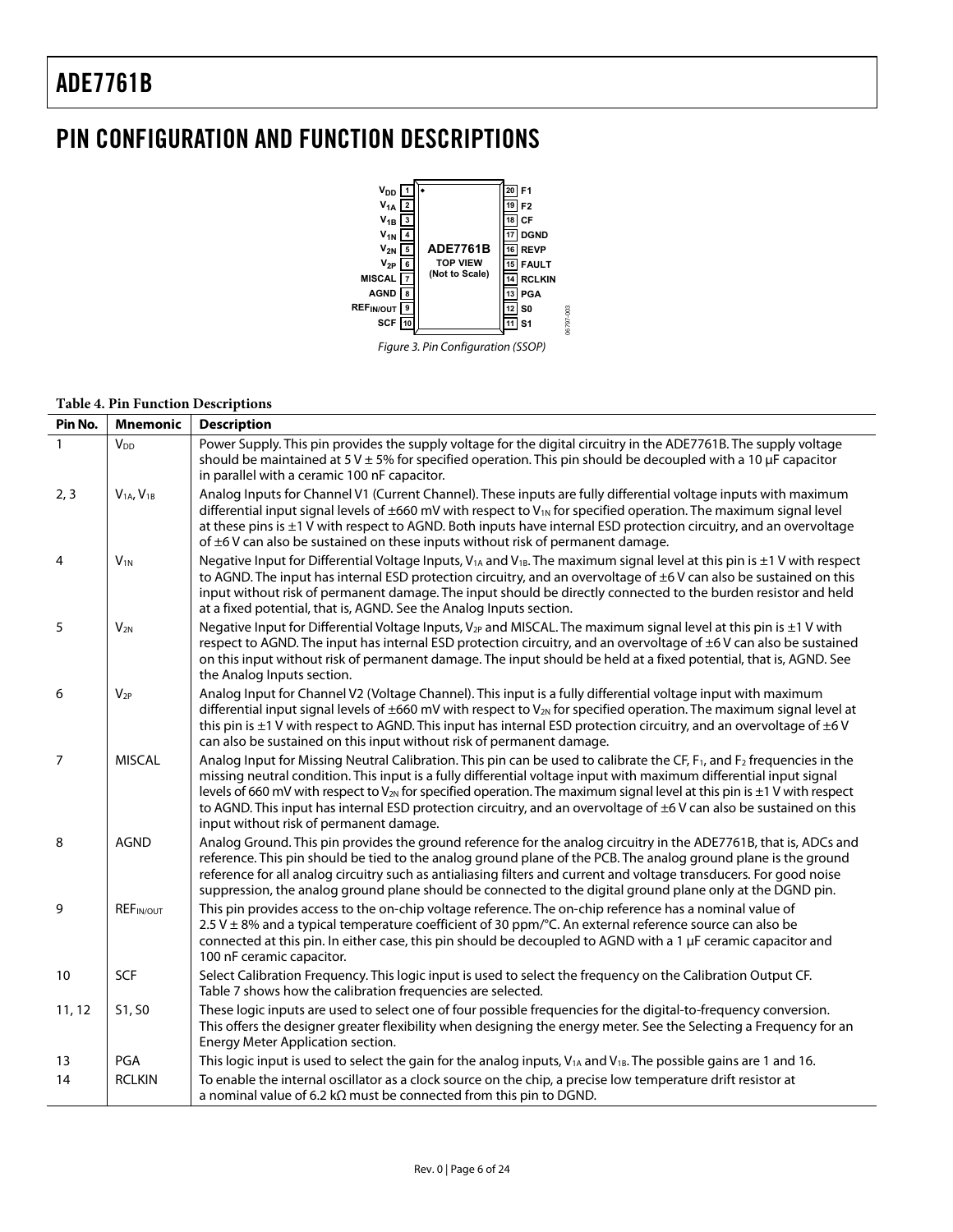| Pin No. | Mnemonic                        | <b>Description</b>                                                                                                                                                                                                                                                                                                                                                                                                                                                                                                          |
|---------|---------------------------------|-----------------------------------------------------------------------------------------------------------------------------------------------------------------------------------------------------------------------------------------------------------------------------------------------------------------------------------------------------------------------------------------------------------------------------------------------------------------------------------------------------------------------------|
| 15      | <b>FAULT</b>                    | This logic output goes active high when a fault or missing neutral condition occurs. A fault is defined as a<br>condition under which the signals on $V_{1A}$ and $V_{1B}$ differ by more than 6.25%. A missing neutral condition is<br>defined when the chip is powered up with no voltage at the input. The logic output is reset to 0 when a fault or<br>missing neutral condition is no longer detected. See the Fault Detection section and the Missing Neutral Mode<br>section.                                       |
| 16      | <b>REVP</b>                     | This logic output goes logic high when negative power is detected, that is, when the phase angle between the<br>voltage and current signals is greater than 90°. This output is not latched and is reset when positive power is once<br>again detected. The output goes high or low at the same time that a pulse is issued on CF.                                                                                                                                                                                          |
| 17      | <b>DGND</b>                     | Digital Ground. This pin provides the ground reference for the digital circuitry in the ADE7761B, that is, multiplier,<br>filters, and digital-to-frequency converters. This pin should be tied to the digital ground plane of the PCB. The<br>digital ground plane is the ground reference for all digital circuitry, such as counters (mechanical and digital),<br>MCUs, and indicator LEDs. For good noise suppression, the analog ground plane should be connected to the digital<br>ground plane only at the DGND pin. |
| 18      | <b>CF</b>                       | Calibration Frequency Logic Output. The CF logic output, active high, gives instantaneous active power information.<br>This output is used for operational and calibration purposes. See the Digital-to-Frequency Conversion section.                                                                                                                                                                                                                                                                                       |
| 19, 20  | F <sub>2</sub> , F <sub>1</sub> | Low Frequency Logic Outputs. F1 and F2 supply average active power information. The logic outputs can be<br>used to directly drive electromechanical counters and 2-phase stepper motors.                                                                                                                                                                                                                                                                                                                                   |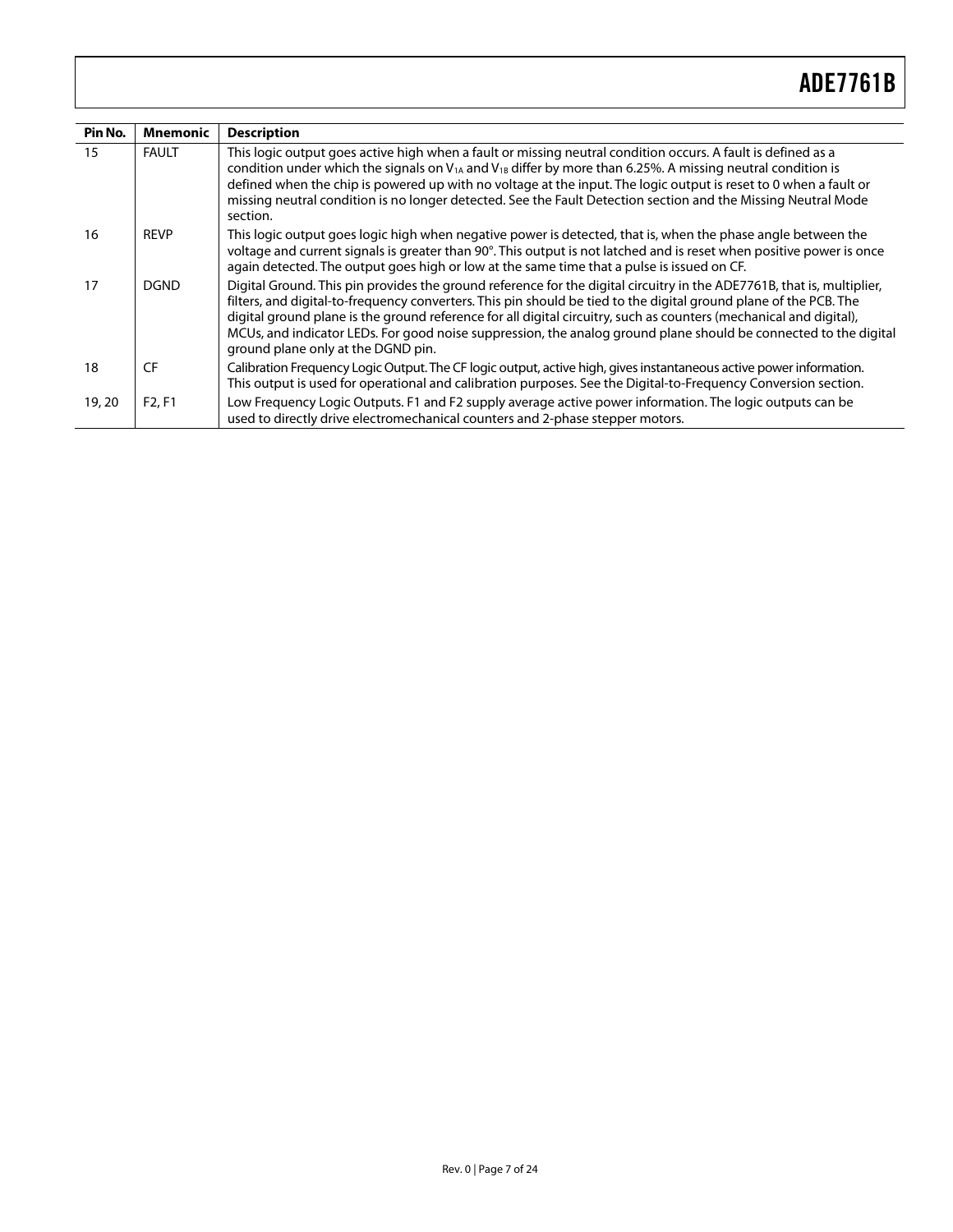### <span id="page-7-2"></span><span id="page-7-1"></span><span id="page-7-0"></span>TYPICAL PERFORMANCE CHARACTERISTICS



Figure 4. Active Power Error As a Percentage of Reading with Gain = 1 and Internal Reference



Figure 5. Active Power Error As a Percentage of Reading over Power Factor with Gain = 1 and Internal Reference



Figure 6. Active Power Error As a Percentage of Reading with Gain = 16 and Internal Reference



Figure 7. Active Power Error As a Percentage of Reading over Power Factor with Gain = 16 and Internal Reference





06797-108



Figure 9. Ampere Hour Error As a Percentage of Reading in Missing Neutral Mode with Gain = 1 and Internal Reference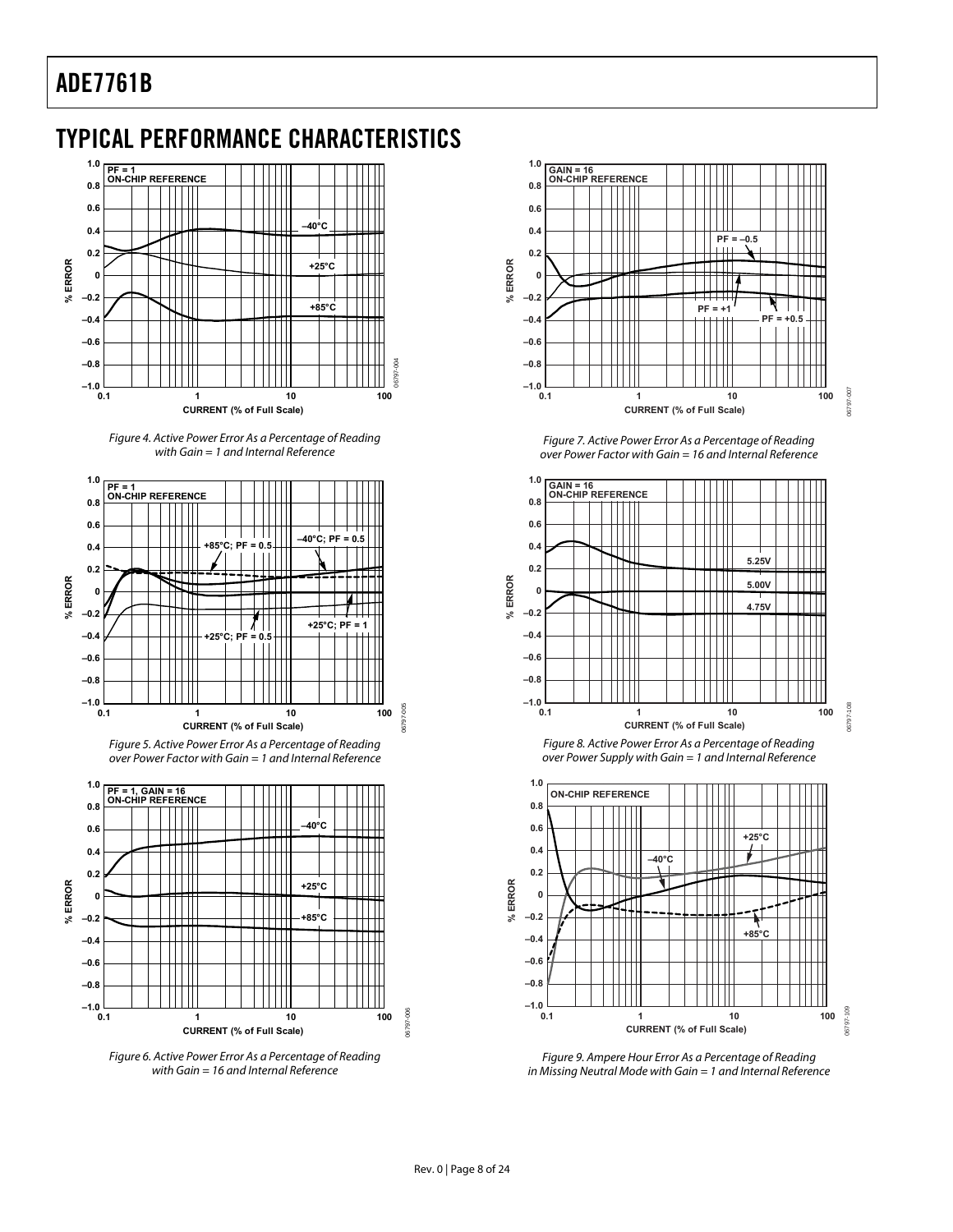### <span id="page-8-0"></span>TEST CIRCUIT



Figure 10. Test Circuit for Performance Curves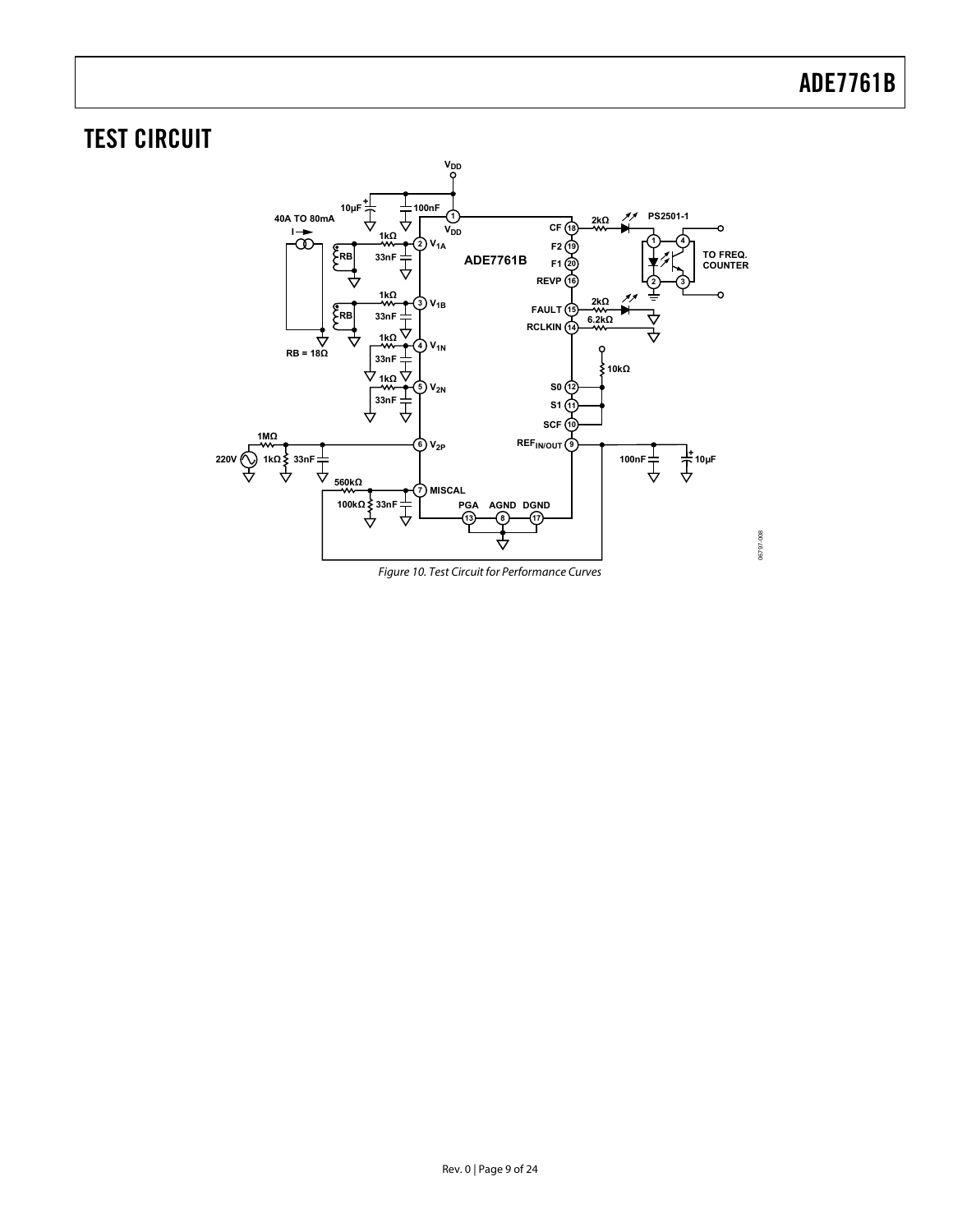### <span id="page-9-2"></span><span id="page-9-1"></span><span id="page-9-0"></span>**TERMINOLOGY**

#### **Measurement Error**

The error associated with the energy measurement made by the ADE7761B is defined by

$$
Percentage Error =
$$
\n
$$
\left(\frac{Energy \text{ Registered by ADE7761B} - True \text{Energy}}{True \text{Energy}}\right) \times 100\%
$$

#### **Phase Error Between Channels**

The high-pass filter (HPF) in the current channel has a phase lead response. To offset this phase response and equalize the phase response among channels, a phase correction network is also placed in the current channel. The phase correction network ensures a phase match between the current channels and the voltage channels to within ±0.1° over a range of 45 Hz to 65 Hz and ±0.2° over a range of 40 Hz to 1 kHz.

#### **Power Supply Rejection (PSR)**

PSR quantifies the ADE7761B measurement error as a percentage of reading when the power supplies are varied. For the ac PSR measurement, a reading at nominal supplies (5 V) is taken. A second reading is obtained with the same input signal levels when an ac signal (175 mV rms/100 Hz) is introduced onto the supplies. Any error introduced by this ac signal is expressed as a percentage of reading (see the Measurement Error definition). For the dc PSR measurement, a reading at nominal supplies (5 V) is taken. A second reading is obtained with the same input signal levels when the power supplies are varied ±5%. Any error introduced is again expressed as a percentage of reading.

#### **ADC Offset Error**

This is the dc offset associated with the analog inputs to the ADCs. With the analog inputs connected to AGND, the ADCs still see a dc analog input signal. The magnitude of the offset depends on the input gain and range selection (see the [Typical Performance](#page-7-2)  [Characteristics](#page-7-2) section). However, when HPFs are switched on, the offset is removed from the current channels and the power calculation is not affected by this offset.

#### **Gain Error**

The gain error in the ADE7761B ADCs is defined as the difference between the measured output frequency (minus the offset) and the ideal output frequency. It is measured with a gain of 1 in Channel V1A. The difference is expressed as a percentage of the ideal frequency, which is obtained from the transfer function (see the [Transfer Function](#page-15-1) section).

#### **Gain Error Match**

The gain error match is defined as the gain error (minus the offset) obtained when switching between a gain of 1 or 16. It is expressed as a percentage of the output ADC code obtained under a gain of 1.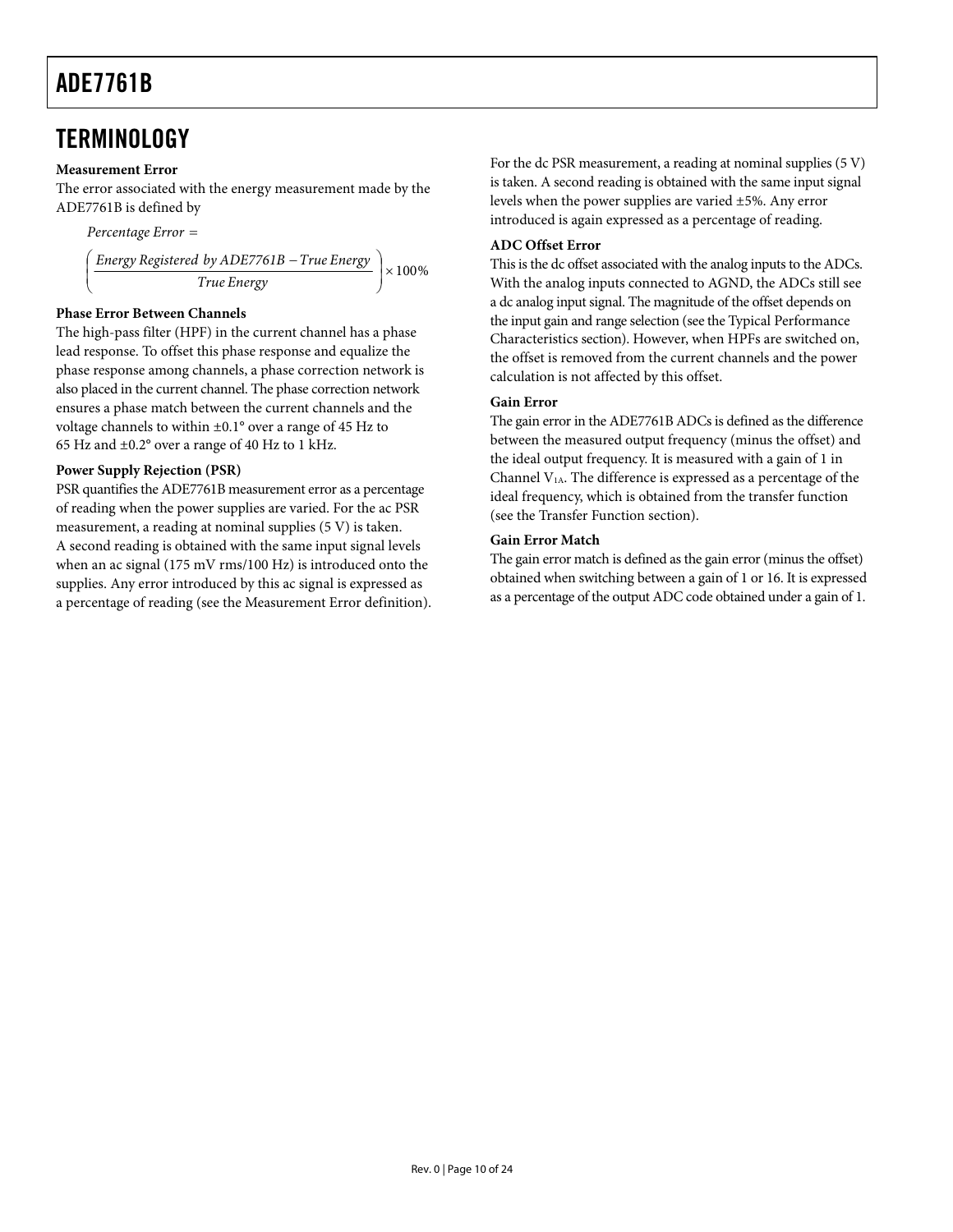### <span id="page-10-0"></span>THEORY OF OPERATION

#### **POWER SUPPLY MONITOR**

The ADE7761B continuously monitors the power supply  $(V_{DD})$ with its on-chip power supply monitor. If the supply is less than  $4 V \pm 5$ %, the ADE7761B goes into an inactive state; that is, no energy is accumulated, and the CF, F1, and F2 outputs are disabled. This is useful to ensure correct device operation at power-up and during power-down. The power supply monitor has built-in hysteresis and filtering that provide a high degree of immunity to false triggering due to noisy supplies.

<span id="page-10-3"></span>The power supply and decoupling for the part should be such that the ripple at  $V_{DD}$  does not exceed 5 V  $\pm$  5%, as specified for normal operation.





#### <span id="page-10-4"></span><span id="page-10-1"></span>**ANALOG INPUTS**

#### **Channel V1 (Current Channel)**

The voltage outputs from the current transducers are connected to the ADE7761B at Channel V1. It has two voltage inputs,  $V_{1A}$ and  $V_{1B}$ . These inputs are fully differential with respect to  $V_{1N}$ . However, at any one time, only one input is selected to perform the power calculation (see the [Fault Detection](#page-16-1) section).

The maximum peak differential signal on  $V_{1A} - V_{1N}$  and  $V_{1B} - V_{1N}$ is ±660 mV. However, Channel V1 has a programmable gain amplifier (PGA) with user-selectable gains of 1 and 16 (see [Table 5](#page-10-2)). This gain facilitates easy transducer interfacing.

**Table 5. Channel V1 Dynamic Range** 

<span id="page-10-2"></span>

| <b>PGA</b> | Gain | <b>Maximum Differential Signal (mV)</b> |
|------------|------|-----------------------------------------|
|            |      | 660                                     |
|            | 16   | 41                                      |

<span id="page-10-5"></span>[Figure 12](#page-10-3) shows the maximum signal levels on  $V_{1A}$ ,  $V_{1B}$ , and  $V_{1N}$ . The maximum differential voltage is  $\pm 660$  mV divided by the gain selection. The differential voltage signal on the inputs must be referenced to a common mode (usually AGND).



#### **Channel V2 (Voltage Channel)**

The output of the line voltage transducer is connected to the ADE7761B at this analog input. Channel V2 is a single-ended voltage input. The maximum peak differential signal on Channel V2 is  $\pm 660$  mV with respect to V<sub>2N</sub>. [Figure 13](#page-10-4) shows the maximum signal levels that can be connected to Channel V2.



The differential voltage  $V_{2P} - V_{2N}$  must be referenced to a common mode (usually AGND). The analog inputs of the ADE7761B can be driven with common-mode voltages of up to 100 mV with respect to AGND. However, the best results are achieved using a common mode equal to AGND.

#### **MISCAL Input**

The input for the power calibration in missing neutral mode is connected to the ADE7761B at this analog input. MISCAL is a single-ended, voltage input. It is recommended to use a dc signal derived from the voltage reference to drive this pin. The maximum peak differential signal on MISCAL is 660 mV with respect to  $V_{2N}$ . [Figure 14](#page-10-5) shows the maximum signal levels that can be connected to the MISCAL pin.



Figure 14. Maximum Signal Levels, MISCAL

The differential voltage, MISCAL  $-V_{2N}$ , must be referenced to a common mode (usually AGND). The analog inputs of the ADE7761B can be driven with common-mode voltages of up to 100 mV with respect to AGND. However, best results are achieved using a common mode equal to AGND.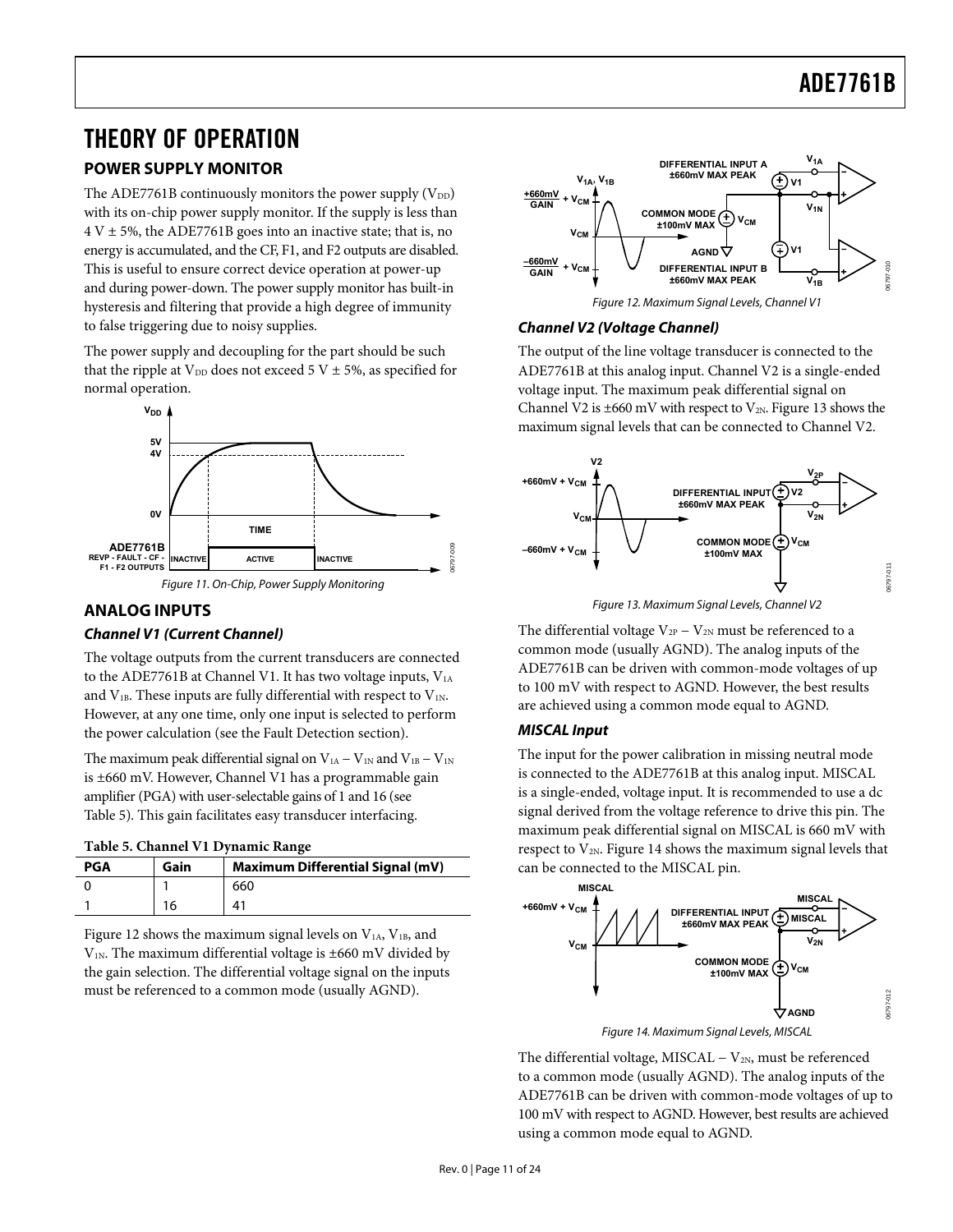#### <span id="page-11-0"></span>**Typical Connection Diagrams**

[Figure 15](#page-11-1) shows a typical connection diagram for Channel V1. The analog inputs are used to monitor both the phase and neutral currents. Because of the large potential difference between the phase and neutral, two current transformers (CTs) must be used to provide the isolation. Note that both CTs are referenced to analog ground (AGND); therefore, the commonmode voltage is 0 V. The CT turn ratio and burden resistor (RB) are selected to give a peak differential voltage of ±660 mV/gain.



Figure 15. Typical Connection for Channel V1

<span id="page-11-4"></span><span id="page-11-1"></span>[Figure 16](#page-11-2) shows two typical connections for Channel V2. The first option uses a potential transformer (PT) to provide complete isolation from the main voltage. In the second option, the ADE7761B is biased around the neutral wire, and a resistor divider is used to provide a voltage signal that is proportional to the line voltage. Adjusting the ratio of RA and RB + VR is a convenient way to carry out a gain calibration on the meter.



<span id="page-11-2"></span>[Figure 17](#page-11-3) shows a typical connection for the MISCAL input. The voltage reference input ( $REF_{IN/OUT}$ ) is used as a dc reference

to set the MISCAL voltage.



<span id="page-11-3"></span>Figure 17. Typical Connection for MISCAL

Adjusting the level of MISCAL to calibrate the meter in missing neutral mode can be done by changing the ratio of RC and RD + VR1. When the internal reference is used, the values of RC, RD, and VR1 must be chosen to limit the current sourced by the internal reference sourcing current to below the specified 10 μA. Therefore, because  $V<sub>REF</sub>$  internal = 2.5 V, RC + RD + VR1 > 600 kΩ.

#### **INTERNAL OSCILLATOR**

The nominal internal oscillator frequency is 450 kHz when used with the recommended R<sub>OSC</sub> resistor value of 6.2 k $\Omega$ between RCLKIN and DGND (see [Figure 18](#page-11-4)).



Figure 18. Internal Oscillator Connection

The internal oscillator frequency is inversely proportional to the value of this resistor. Although the internal oscillator operates when used with an R<sub>OSC</sub> resistor value between 5 kΩ and 12 kΩ, it is recommended that a value be chosen within the range of the nominal value.

The output frequencies on CF, F1, and F2 are directly proportional to the internal oscillator frequency; therefore, Resistor  $R_{\rm OSC}$ must have a low tolerance and low temperature drift. A low tolerance resistor limits the variation of the internal oscillator frequency. A small variation of the clock frequency and, consequently, of the output frequencies from meter to meter contributes to a smaller calibration range of the meter.

A low temperature drift resistor directly limits the variation of the internal clock frequency over temperature. The stability of the meter to external variation is then better ensured by design.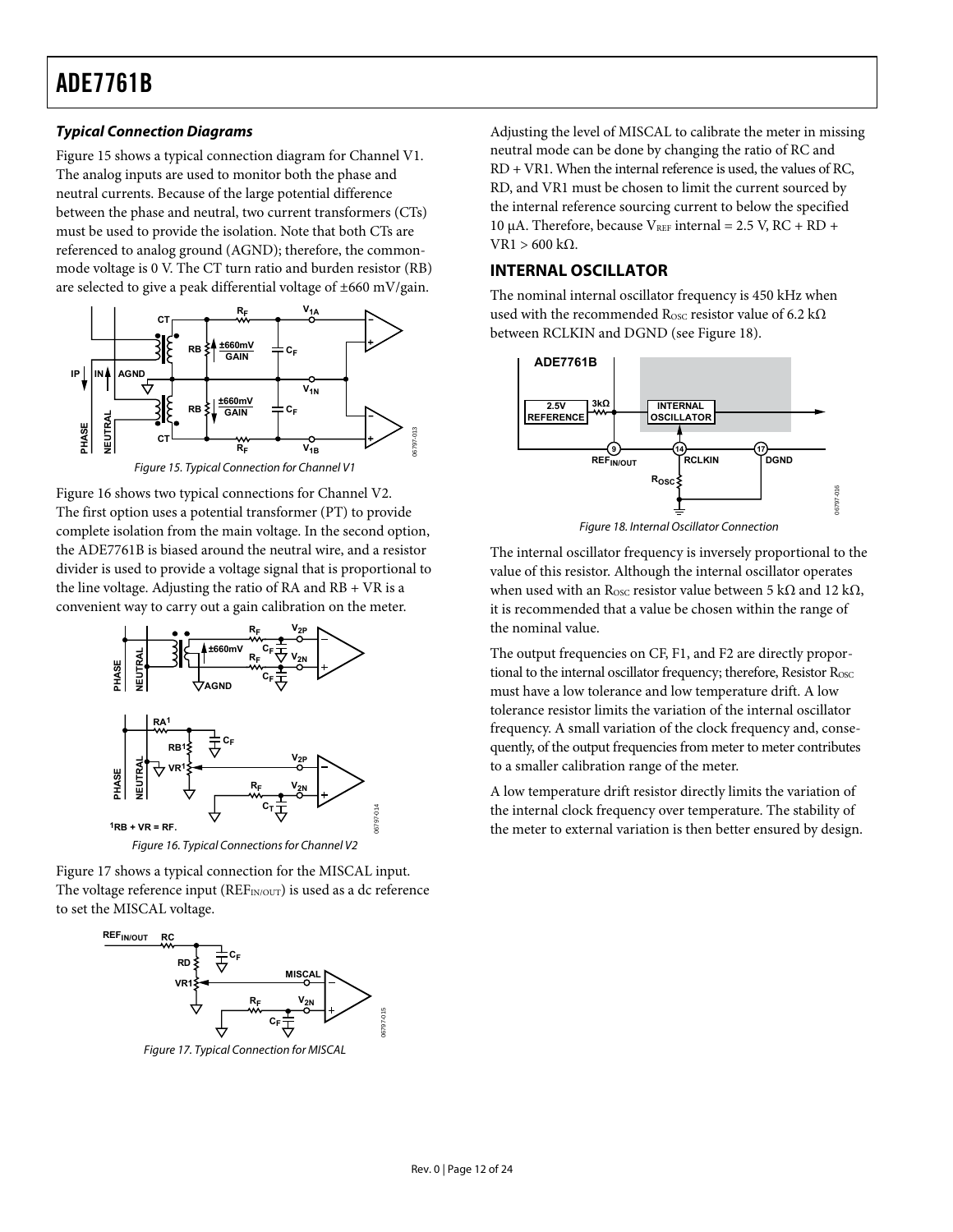#### <span id="page-12-0"></span>**ANALOG-TO-DIGITAL CONVERSION**

The analog-to-digital conversion in the ADE7761B is carried out using second-order, Σ-Δ ADCs. [Figure 19](#page-12-1) shows a firstorder, Σ-Δ ADC (for simplicity). The converter is made up of two parts: the Σ-Δ modulator and the digital low-pass filter.



<span id="page-12-2"></span><span id="page-12-1"></span>A Σ-Δ modulator converts the input signal into a continuous serial stream of 1s and 0s at a rate determined by the sampling clock. In the ADE7761B, the sampling clock is equal to CLKIN. The 1-bit DAC in the feedback loop is driven by the serial data stream. The DAC output is subtracted from the input signal. If the loop gain is high enough, the average value of the DAC output (and, therefore, the bit stream) approaches that of the input signal level. For any given input value in a single sampling interval, the data from the 1-bit ADC is virtually meaningless. Only when a large number of samples are averaged is a meaningful result obtained. This averaging is carried out in the second part of the ADC, the digital low-pass filter. By averaging a large number of bits from the modulator, the low-pass filter can produce 24-bit data-words that are proportional to the input signal level.

<span id="page-12-3"></span>The  $\Sigma$ - $\Delta$  converter uses two techniques to achieve high resolution from what is essentially a 1-bit conversion technique. The first is oversampling, which means that the signal is sampled at a rate (frequency) that is many times higher than the bandwidth of interest. For example, the sampling rate in the ADE7761B is CLKIN (450 kHz) and the band of interest is 40 Hz to 1 kHz. Oversampling has the effect of spreading the quantization noise (noise due to sampling) over a wider bandwidth. With the noise spread more thinly over a wider bandwidth, the quantization noise in the band of interest is lowered (see [Figure 20\)](#page-12-2).

However, oversampling alone is not an efficient enough method to improve the signal-to-noise ratio (SNR) in the band of interest. For example, an oversampling ratio of 4 is required just to increase the SNR by only 6 dB (1 bit). To keep the oversampling ratio at a reasonable level, it is possible to shape the quantization noise so the majority of the noise lies at the higher frequencies. This is what happens in the  $\Sigma$ - $\Delta$  modulator; the noise is shaped by the integrator, which has a high-pass type response for the quantization noise. The result is that most of the noise is at higher frequencies, where it can be removed by the digital low-pass filter. This noise shaping is also shown in [Figure 20](#page-12-2).



#### **Antialias Filter**

[Figure 20](#page-12-2) also shows an analog low-pass filter, RC, on input to the modulator. This filter is present to prevent aliasing. Aliasing is an artifact of all sampled systems, which means that frequency components in the input signal to the ADC that are higher than half the sampling rate of the ADC appear in the sampled signal frequency below half the sampling rate. [Figure 21](#page-12-3) illustrates the effect.



Figure 21. ADC and Signal Processing in Current Channel or Voltage Channel

In [Figure 21](#page-12-3), frequency components (arrows shown in black) above half the sampling frequency (also known as the Nyquist frequency), that is, 225 kHz, are imaged or folded back down below 225 kHz (arrows shown in gray). This happens with all ADCs, no matter what the architecture. In [Figure 21](#page-12-3), only frequencies near the sampling frequency (450 kHz) move into the band of interest for metering (40 Hz to 1 kHz). This fact allows the use of a very simple low-pass filter to attenuate these frequencies (near 250 kHz) and, thereby, prevent distortion in the band of interest. A simple RC filter (single pole) with a corner frequency of 10 kHz produces an attenuation of approximately 33 dB at 450 kHz (see [Figure 21\)](#page-12-3). This is sufficient to eliminate the effects of aliasing.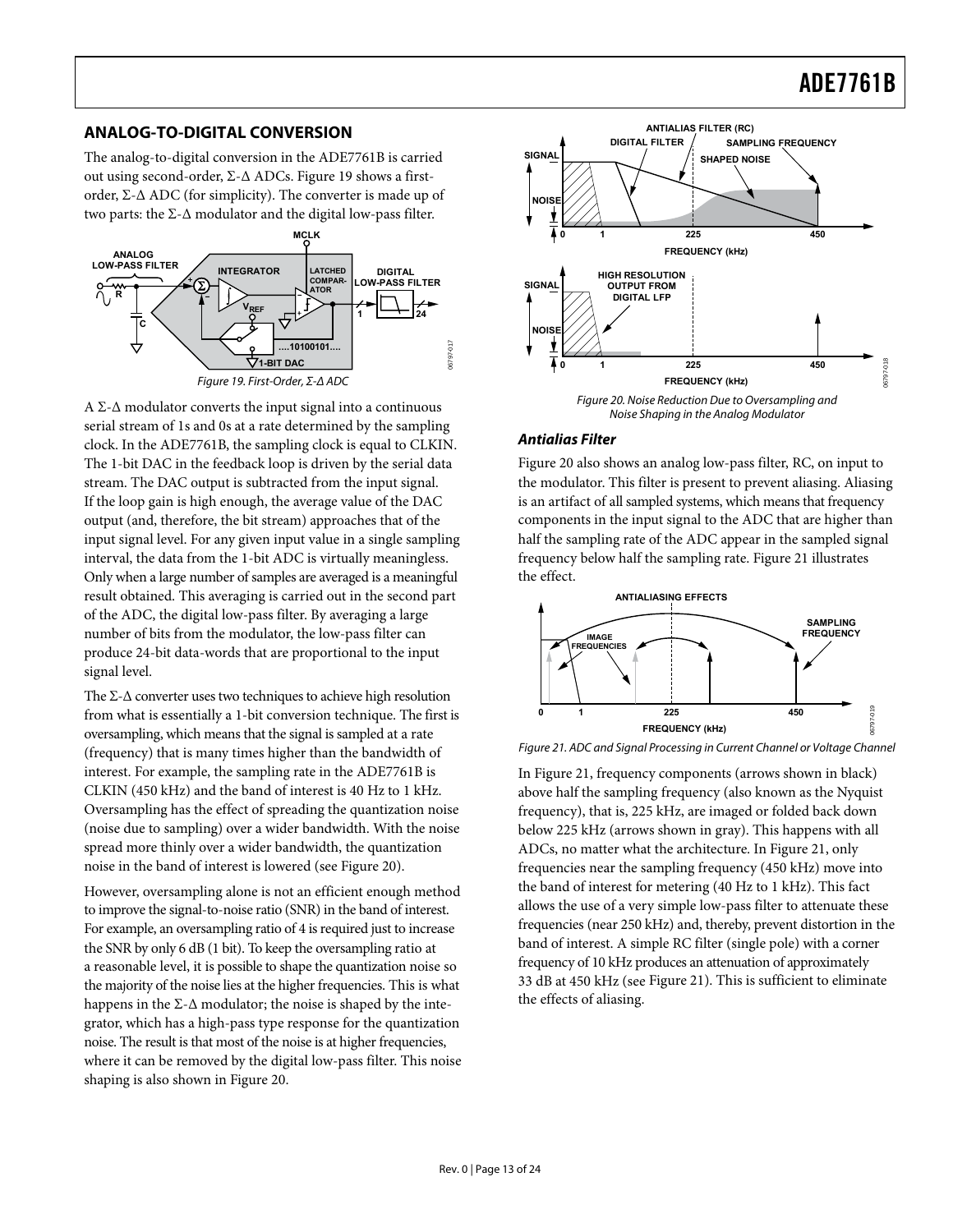#### <span id="page-13-3"></span><span id="page-13-0"></span>**ACTIVE POWER CALCULATION**

The ADCs digitize the voltage signals from the current and voltage transducers. A high-pass filter in the current channel removes any dc component from the current signal. This eliminates any inaccuracies in the active power calculation due to offsets in the voltage or current signals (see the [HPF and Offset Effects](#page-14-0) section).

The active power calculation is derived from the instantaneous power signal. The instantaneous power signal is generated by a direct multiplication of the current and voltage signals. To extract the active power component (dc component), the instantaneous power signal is low-pass filtered. [Figure 22](#page-13-1) illustrates the instantaneous active power signal and shows how the active power information can be extracted by low-pass filtering the instantaneous power signal. This scheme correctly calculates active power for nonsinusoidal current and voltage waveforms at all power factors. All signal processing is carried out in the digital domain for superior stability over temperature and time.

<span id="page-13-2"></span>

Figure 22. Signal Processing Block Diagram

<span id="page-13-1"></span>The low frequency output of the ADE7761B is generated by accumulating this active power information. This low frequency inherently means a long accumulation time between output pulses. The output frequency is, therefore, proportional to the average active power. This average active power information can, in turn, be accumulated (for example, by a counter) to generate active energy information. Because of its high output frequency and, therefore, shorter integration time, the CF output is proportional to the instantaneous active power. This is useful for system calibration purposes that take place under steady load conditions.

#### **Power Factor Considerations**

The method used to extract the active power information from the instantaneous power signal (by low-pass filtering) is still valid even when the voltage and current signals are not in phase.

[Figure 23](#page-13-2) displays the unity power factor condition and a displacement power factor ( $DPF = 0.5$ ), that is, current signal lagging the voltage by 60°.



Figure 23. Active Power Calculation over PF

If one assumes that the voltage and current waveforms are sinusoidal, the active power component of the instantaneous power signal (dc term) is given by

$$
(V \times I/2) \times \cos(60^\circ)
$$

This is the correct active power calculation.

#### **Nonsinusoidal Voltage and Current**

The active power calculation method also holds true for nonsinusoidal current and voltage waveforms. All voltage and current waveforms in practical applications have some harmonic content. Using the Fourier transform, instantaneous voltage and current waveforms can be expressed in terms of their harmonic content.

$$
v(t) = V_0 + \sqrt{2} \times \sum_{h=0}^{\infty} V_h \times \sin(h\omega t + \alpha_h)
$$
 (1)

where:

 $v(t)$  is the instantaneous voltage. *VO* is the average value. *Vh* is the rms value of Voltage Harmonic *h.*

 $\alpha_h$  is the phase angle of the voltage harmonic.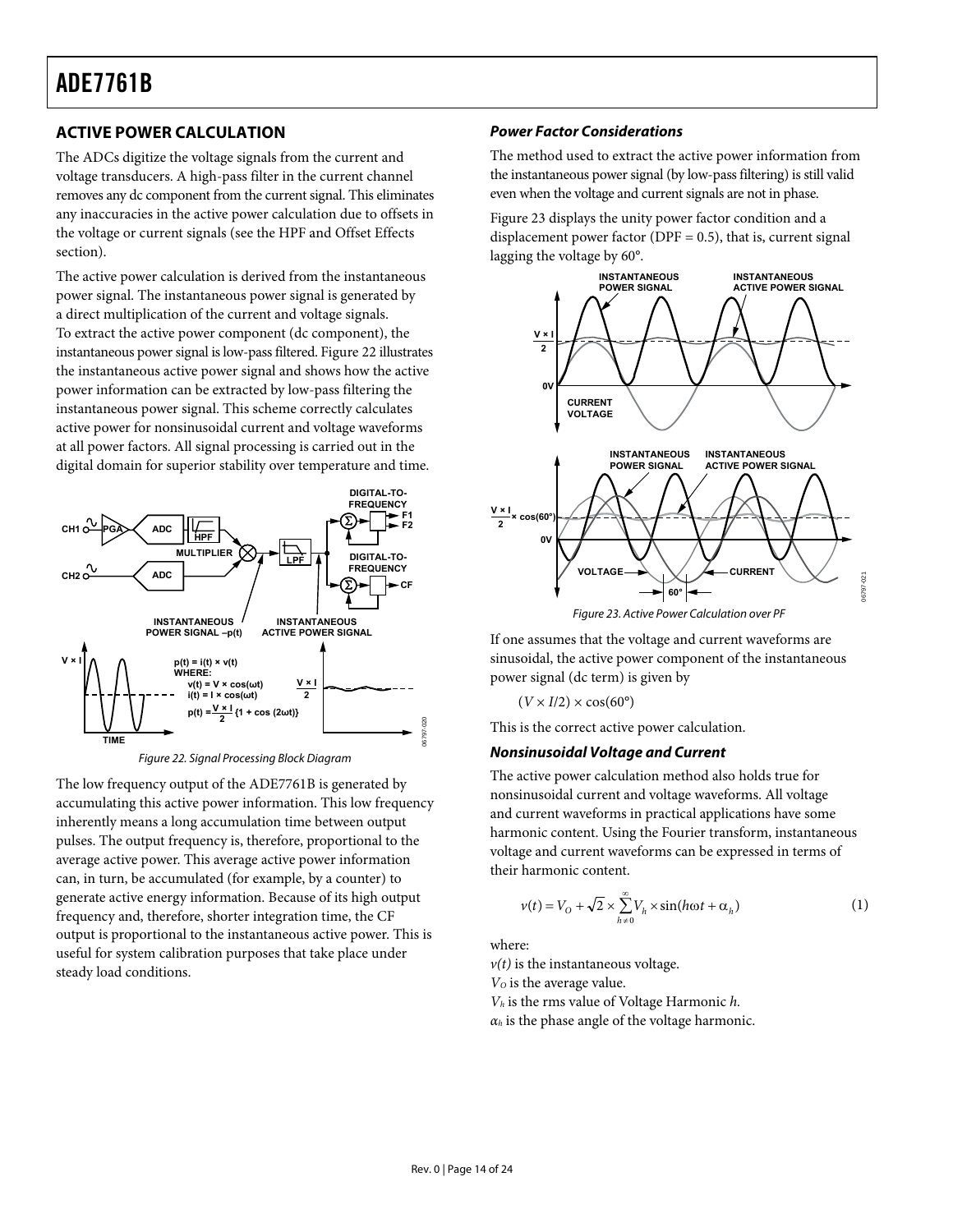$$
i(t) = I_O + \sqrt{2} \times \sum_{h=0}^{\infty} I_h \times \sin(h\omega t + \beta_h)
$$
 (2)

where:

*i(t)* is the instantaneous current.

*I*<sub>o</sub> is the dc component.

*Ih* is the rms value of Current Harmonic *h.*

β*h* is the phase angle of the current harmonic.

Using Equation 1 and Equation 2, the Active Power P can be expressed in terms of its fundamental active power  $(P_1)$  and harmonic active power  $(P<sub>H</sub>)$ .

$$
P=P_{\rm I}+P_{\rm H}
$$

where:

$$
P_l = V_l \times I_l \cos(\Phi_l)
$$
  
\n
$$
\Phi_l = \alpha_l - \beta_l
$$
\n(3)

<span id="page-14-1"></span>and

$$
P_H = \sum_{h=2}^{\infty} V_h \times I_h \times \cos(\Phi_h)
$$
  
\n
$$
\Phi_h = \alpha_h - \beta_h
$$
\n(4)

As can be seen in Equation 4, a harmonic active power component is generated for every harmonic provided that the harmonic is present in both the voltage and current waveforms. The power factor calculation was previously shown to be accurate in the case of a pure sinusoid; therefore, the harmonic active power must also correctly account for the power factor because it is made up of a series of pure sinusoids.

Note that the input bandwidth of the analog inputs is 7 kHz with an internal oscillator frequency of 450 kHz.

#### <span id="page-14-0"></span>**HPF and Offset Effects**

<span id="page-14-2"></span>Equation 5 shows the effect of offsets on the active power calculation. [Figure 24](#page-14-1) shows the effect of offsets on the active power calculation in the frequency domain.

$$
V(t) \times I(t) =
$$
  
\n
$$
(V_0 + V_1 \times \cos(\omega t)) \times (I_0 + I_1 \times \cos(\omega t)) =
$$
  
\n
$$
V_0 \times I_1 + \frac{V_1 \times I_1}{2} + V_0 \times I_1 \times \cos(\omega t) + V_1 \times I_0 \times \cos(\omega t)
$$
 (5)

<span id="page-14-3"></span>As shown in Equation 5 and [Figure 24](#page-14-1), an offset on Channel V1 and Channel V2 contributes a dc component after multiplication. Because this dc component is extracted by the LPF and used to generate the active power information, the offsets contribute a constant error to the active power calculation. This problem is easily avoided in the ADE7761B with the HPF in Channel V1. By removing the offset from at least one channel, no error component can be generated at dc by the multiplication. Error terms at  $cos(\omega t)$ are removed by the LPF and the digital-to-frequency conversion (see the [Digital-to-Frequency Conversion](#page-15-3) section).

The HPF in Channel V1 has an associated phase response that is compensated for on-chip. [Figure 25](#page-14-2) and [Figure 26](#page-14-3) show the phase error between channels with the compensation network activated. The ADE7761B is phase compensated up to 1 kHz as shown, which ensures a correct active harmonic power calculation even at low power factors.



Figure 24. Effect of Channel Offsets on the Active Power Calculation



Figure 26. Phase Error Between Channels (40 Hz to 70 Hz)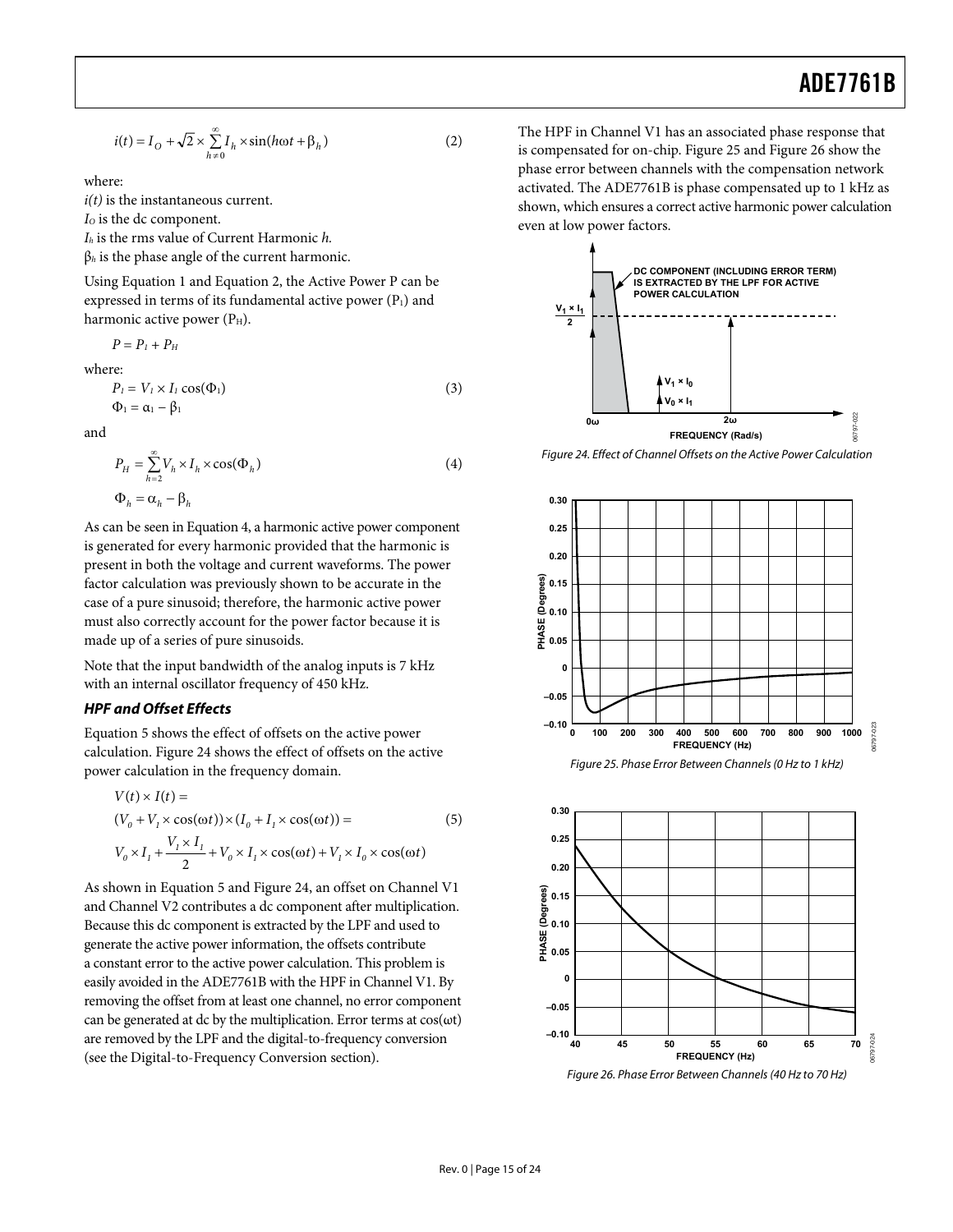#### <span id="page-15-3"></span><span id="page-15-2"></span><span id="page-15-0"></span>**DIGITAL-TO-FREQUENCY CONVERSION**

As described in the [Active Power Calculation](#page-13-3) section, the digital output of the low-pass filter after multiplication contains the active power information. However, because this LPF is not an ideal brick wall filter implementation, the output signal also contains attenuated components at the line frequency and its harmonics, that is,  $cos(h\omega t)$ , where  $h = 1, 2, 3, \dots$ , and so on. The magnitude response of the filter is given by

$$
|H(f)| = \frac{1}{\sqrt{1 = (f/4.5 \,\text{Hz})^2}}\tag{6}
$$

For a line frequency of 50 Hz, this gives an attenuation of the  $2\omega$ (100 Hz) component of approximately −26.9 dB. The dominating harmonic is at twice the line frequency, cos(2ωt), due to the instantaneous power signal.

<span id="page-15-1"></span>[Figure 27](#page-15-4) shows the instantaneous active power signal output of the LPF, which still contains a significant amount of instantaneous power information, cos(2ωt). This signal is then passed to the digital-to-frequency converter, where it is integrated (accumulated) over time to produce an output frequency. This accumulation of the signal suppresses or averages out any non-dc components in the instantaneous active power signal. The average value of a sinusoidal signal is zero. Therefore, the frequency generated by the ADE7761B is proportional to the average active power.



<span id="page-15-4"></span>[Figure 27](#page-15-4) also shows the digital-to-frequency conversion for steady load conditions: constant voltage and current. As can be seen in [Figure 27](#page-15-4), the frequency output CF varies over time, even under steady load conditions. This frequency variation is primarily due to the cos(2ωt) component in the instantaneous active power signal.

The output frequency on CF can be up to 2048 times higher than the frequency on F1 and F2. This higher output frequency is generated by accumulating the instantaneous active power signal over a much shorter time while converting it to a frequency. This shorter accumulation period means less averaging of the cos(2ωt) component. As a consequence, some of this instantaneous power signal passes through the digital-to-frequency conversion. This is not a problem in the application.

Where CF is used for calibration purposes, the frequency should be averaged by the frequency counter, which removes any ripple. If CF is being used to measure energy, such as in a microprocessorbased application, the CF output should also be averaged to calculate power. Because the F1 and F2 outputs operate at a much lower frequency, much more averaging of the instantaneous active power signal is carried out. The result is a greatly attenuated sinusoidal content and a virtually ripple-free frequency output.

#### **TRANSFER FUNCTION Frequency Output F1 and Frequency Output F2**

The ADE7761B calculates the product of two voltage signals (on Channel V1 and Channel V2) and then low-pass filters this product to extract active power information. This active power information is then converted to a frequency. The frequency information is output on F1 and F2 in the form of active high pulses. The pulse rate at these outputs is relatively low, for example, 0.37 Hz maximum for ac signals with  $S0 = S1 = 0$ (see [Table 8](#page-16-2)). This means that the frequency at these outputs is generated from active power information accumulated over a relatively long period. The result is an output frequency that is proportional to the average active power. The averaging of the active power signal is implicit to the digital-to-frequency conversion. The output frequency or pulse rate is related to the input voltage signals by

$$
F_1, F_2 \, Frequency = \frac{6.13 \times Gain \times VI_{rms} \times V2_{rms} \times f_{1-4}}{V_{REF}^2}
$$
 (7)

where:

*F1*, *F2 Frequency* is the output frequency on F1 and F2 (Hz). *V1rms* is the differential rms voltage signal on Channel V1 (V). *V2rms* is the differential rms voltage signal on Channel V2 (V). *Gain* is 1 or 16, depending on the PGA gain selection made using Logic Input PGA.

 $V_{REF}$  is the reference voltage (2.5 V  $\pm$  8%) (V).

*f1–4* is one of four possible frequencies selected by using Logic Input S0 and Logic Input S1 (see [Table 6](#page-16-5)).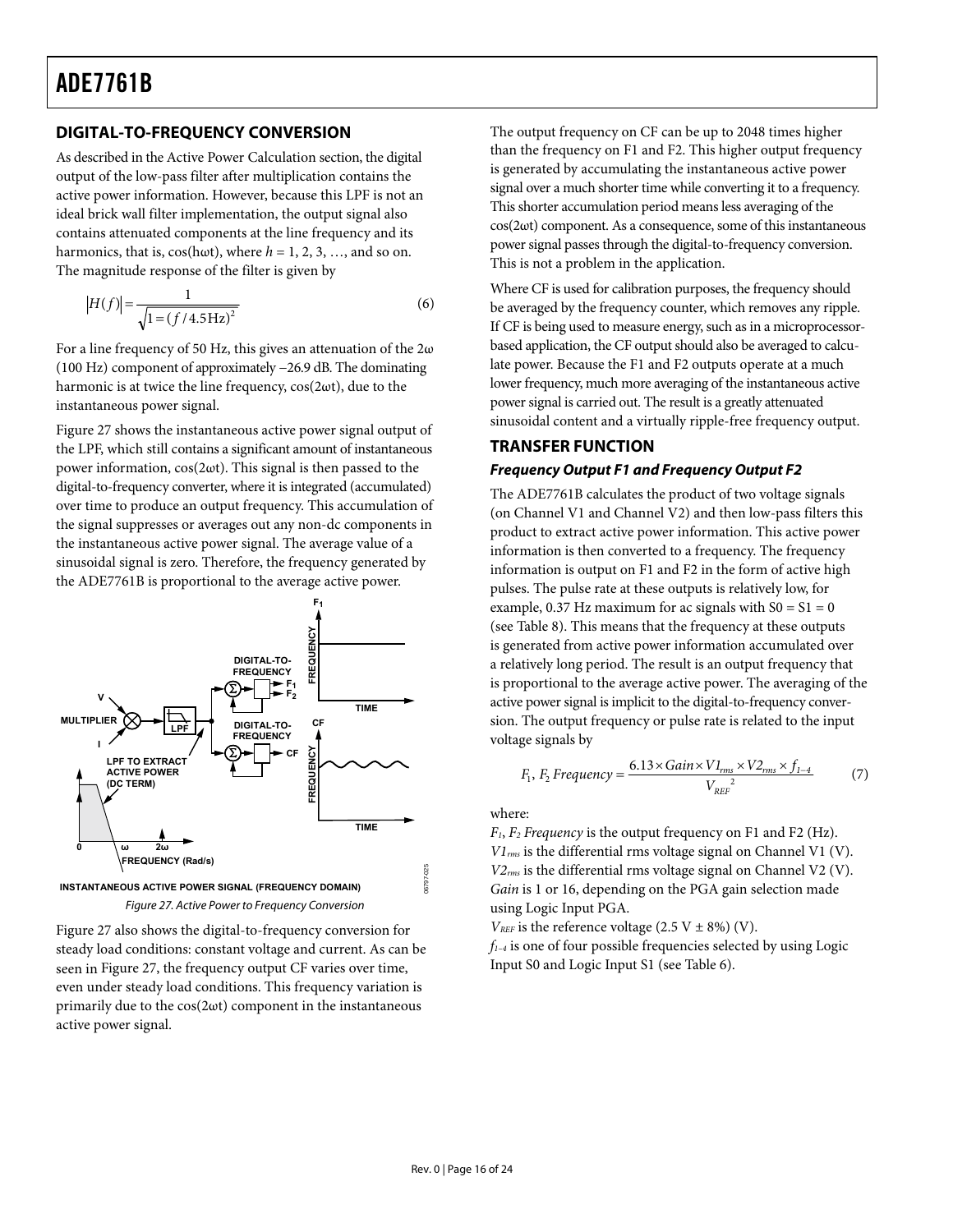<span id="page-16-5"></span>

| $1$ able 6. $I_{1-4}$ Frequency Selection |    |                             |                                   |  |  |  |
|-------------------------------------------|----|-----------------------------|-----------------------------------|--|--|--|
| S1                                        | S0 | $f_{1-4}$ (Hz) <sup>1</sup> | $f_{1-4} = \frac{0}{5C}{2^{n^2}}$ |  |  |  |
|                                           | 0  | 1.72                        | $OSC/2^{18}$                      |  |  |  |
|                                           |    | 3.44                        | $OSC/2^{17}$                      |  |  |  |
|                                           | 0  | 6.86                        | $OSC/2^{16}$                      |  |  |  |
|                                           |    | 13.7                        | OSC/2 <sup>15</sup>               |  |  |  |

<span id="page-16-3"></span><span id="page-16-0"></span>**Table 6. f1–4 Frequency Selection** 

1 Values are generated using the nominal frequency of 450 kHz.

 $2 f_{1-4}$  are a binary fraction of the master clock and, therefore, vary with the internal oscillator frequency (OSC).

#### <span id="page-16-6"></span>**Frequency Output CF**

<span id="page-16-2"></span>The pulse output calibration frequency (CF) is intended for use during calibration. The output pulse rate on CF can be up to 2048 times the pulse rate on F1 and F2. The lower the  $f_{1-4}$ frequency selected, the higher the CF scaling. [Table 7](#page-16-4) shows how the two frequencies are related, depending on the states of Logic Input S0, Logic Input S1, and Logic Input SCF. Because of its relatively high pulse rate, the frequency at this logic output is proportional to the instantaneous active power. As with  $F_1$  and F2, the frequency is derived from the output of the low-pass filter after multiplication. However, because the output frequency is high, this active power information is accumulated over a much shorter time. Therefore, less averaging is carried out in the digital-tofrequency conversion. With much less averaging of the active power signal, the CF output is much more responsive to power fluctuations (see [Figure 22](#page-13-1)).

<span id="page-16-1"></span>**Table 7. Relationship Between CF and F1, F2 Frequency Outputs** 

<span id="page-16-4"></span>

| <b>SCF</b> | S1 | S0 | $f_{1-4}$ (Hz) | <b>CF Frequency Output</b>         |
|------------|----|----|----------------|------------------------------------|
|            | 0  | 0  | 1.72           | $128 \times F_1, F_2$              |
| 0          | 0  | 0  | 1.72           | $64 \times F_1, F_2$               |
|            | 0  |    | 3.44           | $64 \times F_1$ , $F_2$            |
|            | 0  |    | 3.44           | $32 \times F_1$ , F <sub>2</sub>   |
|            |    | 0  | 6.86           | $32 \times F_1$ , F <sub>2</sub>   |
|            |    | 0  | 6.86           | $16 \times F_1, F_2$               |
|            |    |    | 13.7           | $16 \times F_1$ , $F_2$            |
|            |    |    | 13.7           | $2048 \times F_1$ , F <sub>2</sub> |

#### **Example**

In this example, if ac voltages of ±660 mV peak are applied to Channel V1 and Channel V2, the expected output frequency on CF, F1, and F2 is calculated as

*Gain* = 1, *PGA* = 0  $f_{1-4} = 1.7$  Hz,  $SCF = S1 = S0 = 0$ *V1*<sub>rms</sub> = rms of 660 mV peak ac =  $0.66/\sqrt{2}$  V *V2<sub>rms</sub>* = rms of 660 mV peak ac =  $0.66/\sqrt{2}$  V

*VREF* = 2.5 V (nominal reference value)

Note that if the on-chip reference is used, actual output frequencies may vary from device to device due to a reference tolerance of ±8%.

$$
F_1, F_2 \, Frequency = \frac{6.13 \times 0.66 \times 0.66 \times 1.72 \, \text{Hz}}{\sqrt{2} \times \sqrt{2} \times 2.5^2} = 0.367 \, \text{Hz}
$$
\n
$$
CF \, Frequency = F_1, F_2 \times 64 = 23.5 \, \text{Hz}
$$

As can be seen from these two example calculations, the maximum output frequency for ac inputs is always half of that for dc input signals. [Table 8](#page-16-2) shows a complete listing of all maximum output frequencies for ac signals.

|                  | Table 8. Maximum Output Frequencies on CF, F1, and F2 for |  |
|------------------|-----------------------------------------------------------|--|
| <b>AC Inputs</b> |                                                           |  |

|            |    |    | $F_1$ , $F_2$ Maximum<br>Frequency (Hz), | <b>CF Maximum</b><br>Frequency (Hz), | $CF-to-F1$   |
|------------|----|----|------------------------------------------|--------------------------------------|--------------|
| <b>SCF</b> | S1 | S0 | 1/t <sub>2</sub>                         | 1/t <sub>5</sub>                     | <b>Ratio</b> |
|            | 0  | 0  | 0.37                                     | 46.98                                | 128          |
| 0          | 0  | 0  | 0.37                                     | 23.49                                | 64           |
|            | 0  | 1  | 0.73                                     | 46.98                                | 64           |
| 0          | 0  | 1  | 0.73                                     | 23.49                                | 32           |
|            | 1  | 0  | 1.47                                     | 46.98                                | 32           |
| 0          | 1  | 0  | 1.47                                     | 23.49                                | 16           |
|            | 1  | 1  | 2.94                                     | 46.98                                | 16           |
| 0          |    |    | 2.94                                     | 6013                                 | 2048         |

#### **FAULT DETECTION**

The ADE7761B incorporates a novel fault detection scheme that warns of fault conditions and allows the ADE7761B to continue accurate billing during a fault event. The ADE7761B does this by continuously monitoring both the phase and neutral (return) currents. A fault is indicated when these currents differ by more than 6.25%. However, even during a fault, the output pulse rate on F1 and F2 is generated using the larger of the two currents. Because the ADE7761B looks for a difference between the voltage signals on  $V<sub>1A</sub>$  and  $V<sub>1B</sub>$ , it is important that both current transducers be closely matched.

On power-up, the output pulse rate of the ADE7761B is proportional to the product of the voltage signals on V<sub>1A</sub> and Channel V2. If the difference between  $V_{1A}$  and  $V_{1B}$  on power-up is greater than 6.25%, the fault indicator (FAULT) becomes active after about 1 second. In addition, if  $V_{1B}$  is greater than  $V_{1A}$ , the ADE7761B selects V<sub>1B</sub> as the input. Fault detection is automatically disabled when the voltage signal on Channel V1 is less than 0.3% of the full-scale input range. This eliminates false detection of a fault due to noise at light loads.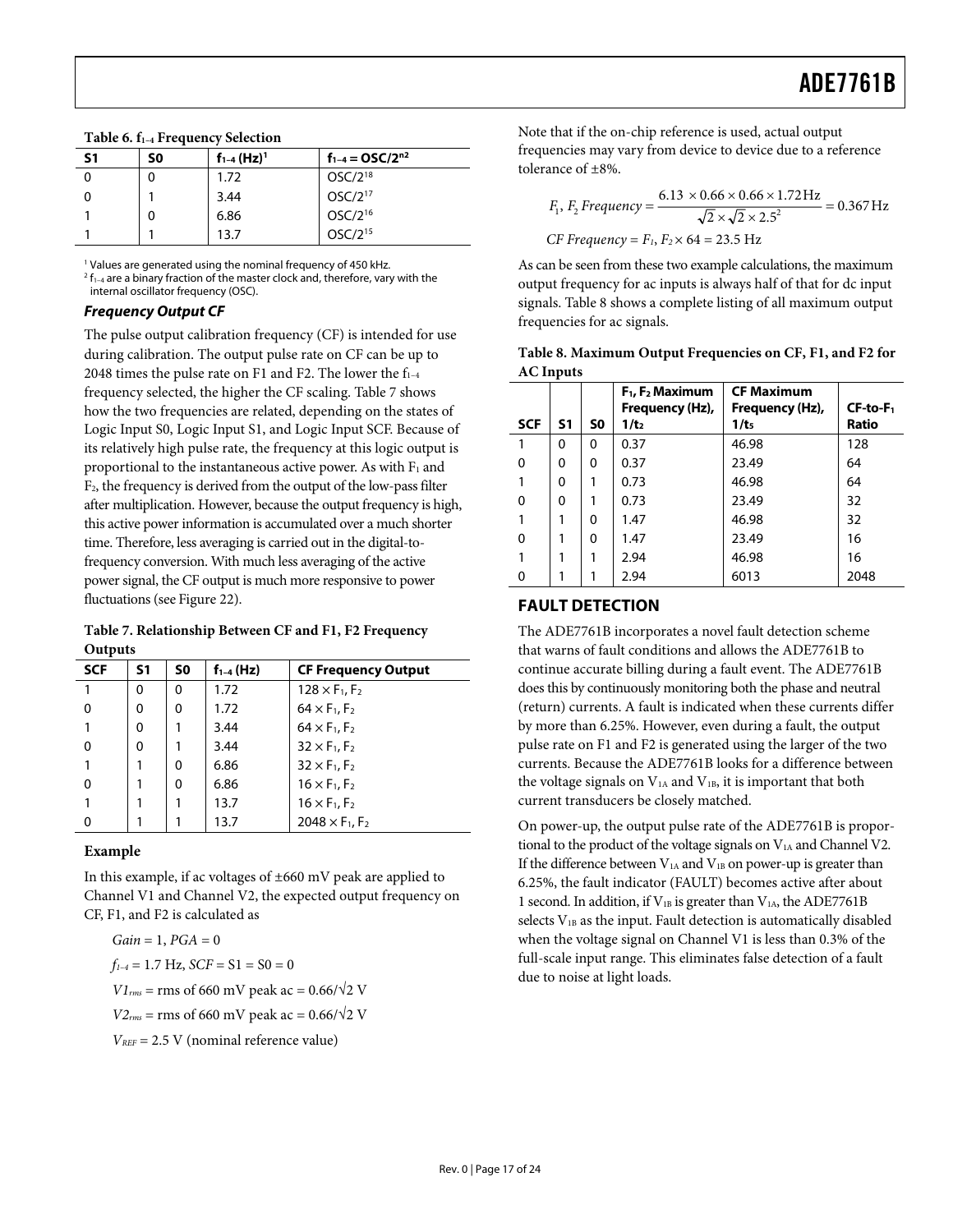#### <span id="page-17-1"></span>**Fault with Active Input Greater Than Inactive Input**

If  $V<sub>1A</sub>$  is the active current input (that is, being used for billing), and the voltage signal on  $V_{1B}$  (inactive input) falls below 93.75% of V1A, the fault indicator becomes active. Both analog inputs are filtered and averaged to prevent false triggering of this logic output. As a consequence of the filtering, there is a time delay of approximately 3 sec on the Logic Output FAULT after the fault event. The FAULT logic output is independent of any activity on the F1 or F2 outputs. [Figure 28](#page-17-2) shows one condition under which FAULT becomes active. Because  $V_{1A}$  is the active input and it is still greater than  $V_{1B}$ , billing is maintained on  $V_{1A}$ ; that is, no swap to the  $V_{1B}$  input occurs.  $V_{1A}$  remains the active input.



Figure 28. Fault Conditions for Active Input Greater Than Inactive Input

#### <span id="page-17-2"></span>**Fault with Inactive Input Greater Than Active Input**

<span id="page-17-4"></span>[Figure 29](#page-17-3) illustrates another fault condition. If the difference between  $V_{1B}$ , the inactive input, and  $V_{1A}$ , the active input (that is, being used for billing), becomes greater than  $6.25\%$  of  $V_{1B}$ , the FAULT indicator becomes active and a swap over to the  $V_{1B}$ input occurs. The Analog Input  $V_{1B}$  becomes the active input. Again, a time constant of about 3 sec is associated with this swap.  $V<sub>1A</sub>$  does not swap back to the active channel until  $V<sub>1A</sub>$  is greater than  $V_{1B}$ , and the difference between  $V_{1A}$  and  $V_{1B}$ , in this order, becomes greater than 6.25% of V<sub>1A</sub>. However, the FAULT indicator becomes inactive as soon as  $V_{1A}$  is within 6.25% of  $V_{1B}$ . This threshold eliminates potential chatter between  $V<sub>1A</sub>$  and  $V<sub>1B</sub>$ .

<span id="page-17-0"></span>

<span id="page-17-3"></span>

#### **Calibration Concerns**

Typically, when a meter is being calibrated, the voltage and current circuits are separated, as shown in [Figure 30](#page-17-4). This means that current passes through only the phase or neutral circuit. [Figure 30](#page-17-4) shows current being passed through the phase circuit. This is the preferred option because the ADE7761B starts billing on the input  $V<sub>1A</sub>$  on power-up. The Phase Circuit CT is connected to V1A in [Figure 30](#page-17-4). Because there is no current in the neutral circuit, the FAULT indicator comes on under these conditions. However, this does not affect the accuracy of the calibration and can be used as a means to test the functionality of the fault detection.



Figure 30. Conditions for Calibration of Channel B

If the neutral circuit is chosen for the current circuit in the arrangement shown in [Figure 30](#page-17-4), this may have implications for the calibration accuracy. The ADE7761B powers up with the V1A input active as normal. However, because there is no current in the phase circuit, the signal on  $V<sub>1A</sub>$  is zero. This causes a fault to be flagged and the active input to be swapped to  $V_{1B}$  (neutral). The meter can be calibrated in this mode, but the phase and neutral CTs may differ slightly. Because under no-fault conditions all billing is carried out using the phase CT, the meter should be calibrated using the phase circuit. Of course, both phase and neutral circuits can be calibrated.

#### **MISSING NEUTRAL MODE**

The ADE7761B integrates a novel fault detection scheme that warns and allows the ADE7761B to continue to bill in case a meter is connected to only one wire (see [Figure 31\)](#page-18-3). For correct operation of the ADE7761B in this mode, the V<sub>DD</sub> pin of the ADE7761B must be maintained within the specified range  $(5 V \pm 5\%)$ . The missing neutral detection algorithm is designed to work over a line frequency of 45 Hz to 55 Hz.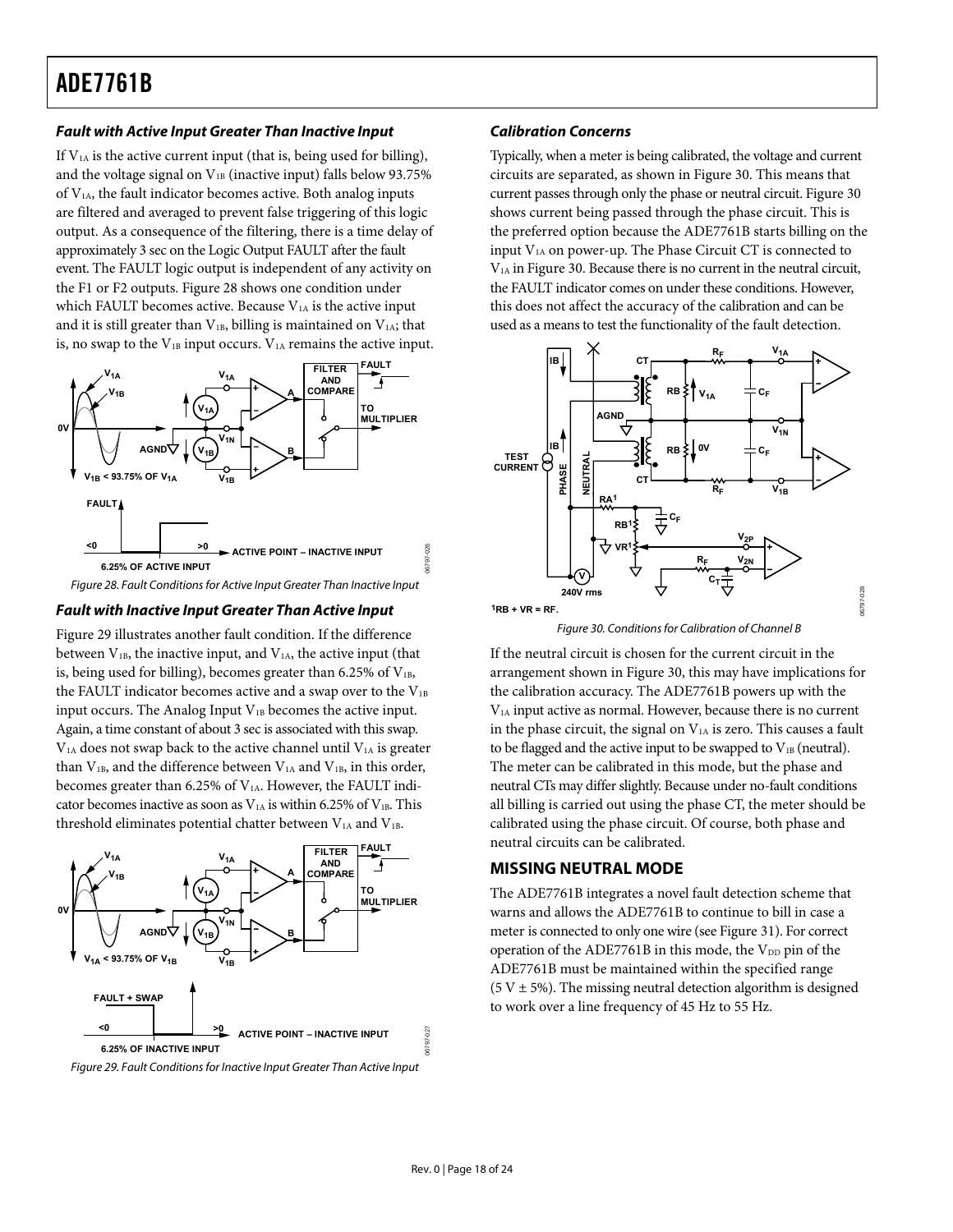<span id="page-18-1"></span>

Figure 31. Missing Neutral System Diagram

<span id="page-18-3"></span><span id="page-18-0"></span>The ADE7761B detects a missing neutral condition by continuously monitoring the voltage channel input ( $V_{2P} - V_{2N}$ ). The FAULT pin is held high when a missing neutral condition is detected. In this mode, the ADE7761B continues to bill the energy based on the signal level on the current channel (see [Figure 32](#page-18-4)). The billing rate or frequency outputs can be adjusted by changing the dc level on the MISCAL pin.



Figure 32. Energy Calculation in Missing Neutral Mode

#### <span id="page-18-5"></span><span id="page-18-4"></span>**Important Note for Billing of Active Energy**

The ADE7761B provides pulse outputs, CF, F1, and F2, that are intended to be used for the billing of active energy. Pulses are generated at these outputs in two different situations.

#### **Case 1**

When the analog input  $V_{2P} - V_{2N}$  complies with the conditions described in [Figure 34,](#page-18-2) the CF,  $F_1$ , and  $F_2$  frequencies are proportional to active power and can be used to bill active energy.

#### **Case 2**

<span id="page-18-2"></span>When the analog input  $V_{2P} - V_{2N}$  does not comply with the conditions described in [Figure 34,](#page-18-2) the ADE7761B does not measure active energy but a quantity proportional to kAh. This quantity is used to generate pulses on the same CF, F1, and F2. This situation is indicated when the FAULT pin is high.

Analog Devices cautions users of the ADE7761B about the following:

- Billing active energy in Case 1 is consistent with the understanding of the quantity represented by pulses on the CF, F1, and F2 outputs (watthour).
- Billing active energy while the ADE7761B is in Case 2 must be decided knowing that the entity measured by the ADE7761B in this case is ampere-hour and not watthour. Users should be aware of this limitation and decide if the ADE7761B is appropriate for their application.

#### **Missing Neutral Detection**

The ADE7761B continuously monitors the voltage input and detects a missing neutral condition when the voltage input peak value is smaller than 9% of the analog full scale or when no zero crossings are detected on this input (see [Figure 33](#page-18-5)).





The ADE7761B leaves the missing neutral mode for normal operation when both conditions are no longer valid; that is, a voltage peak value of greater than 9% of full scale and zero crossing on the voltage channel is detected (see [Figure 34\)](#page-18-2).





Figure 34. Return to Normal Mode After Missing Neutral Detection

06797-030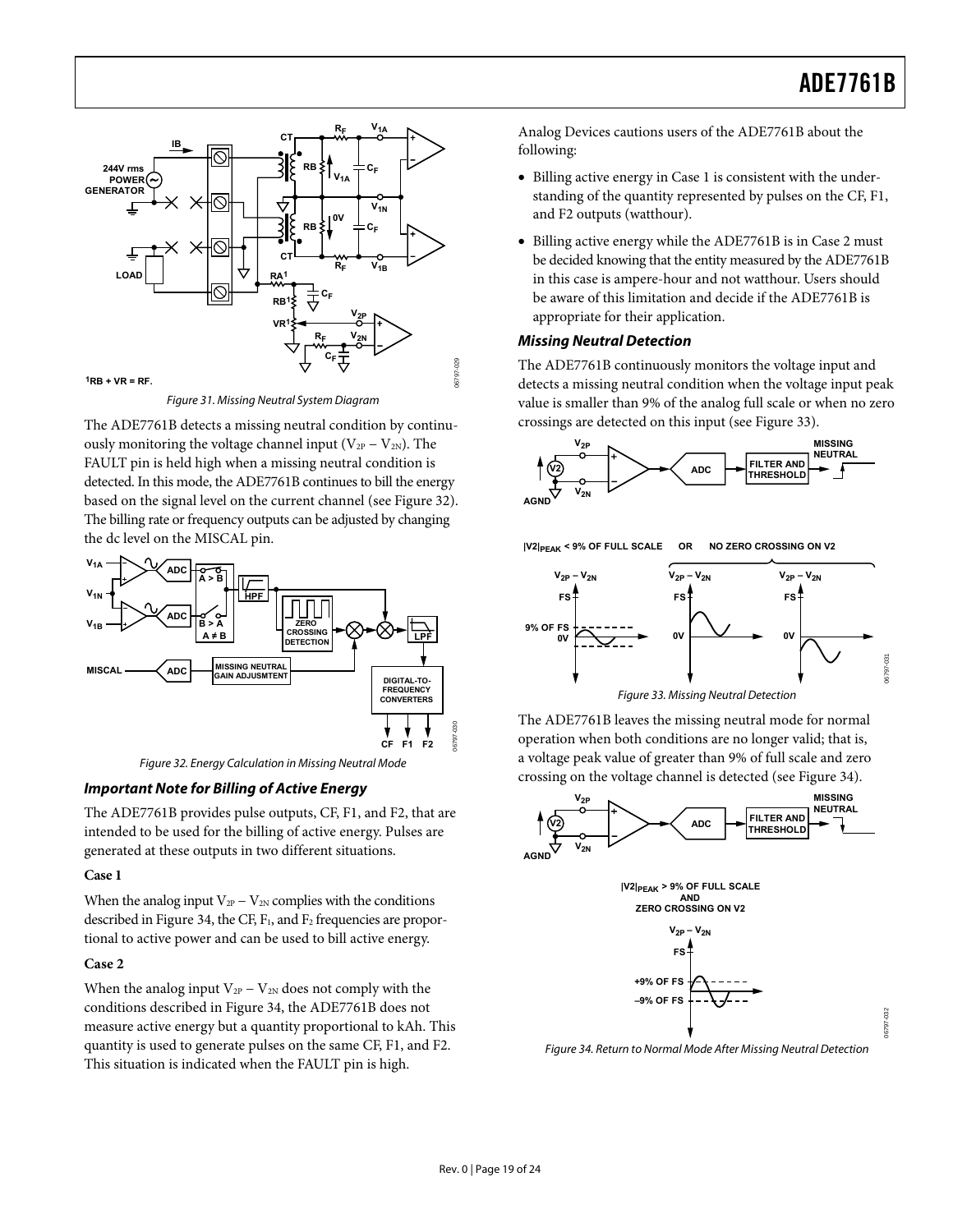#### **Missing Neutral Gain Calibration Example**

When the ADE7761B is in missing neutral mode, the energy is billed based on the active current input signal level. The frequency outputs in this mode can be calibrated with the MISCAL analog input pin. In this mode, applying a dc voltage of 330 mV on MISCAL is equivalent to applying, in normal mode, a pure sine wave on the voltage input with a peak value of 330 mV. The MISCAL input can vary from 0 V to 660 mV (see the [Analog](#page-10-1)  [Inputs](#page-10-1) section). When set to 0 V, the frequency outputs are close to zero. When set to 660 mV dc, the frequency outputs are twice that when MISCAL is at 330 mV dc. In other words, Equation 7 can be used in missing neutral mode by replacing  $V2_{rms}$  by MISCAL<sub>rms</sub> / $\sqrt{2}$ .

$$
F_1, F_2 \text{ Frequency} =
$$
  
\n
$$
\frac{6.13 \times \text{Gain} \times V1_{rms} \times \text{MISCAL}_{rms} / \sqrt{2} \times f_{1-4}}{V_{REF}^2}
$$
 (8)

where:

*F1*, *F*<sup>2</sup> *Frequency* is the output frequency on F1 and F2 (Hz). *Gain* is 1 or 16, depending on the PGA gain selection made using Logic Input PGA.

*V1rms* is the differential rms voltage signal on Channel V1 (V). *MISCAL*rms is the differential rms voltage signal on the MISCAL pin (V).

 $V_{REF}$  is the reference voltage (2.5 V  $\pm$  8%) (V).

*f1-4* is one of four possible frequencies selected by using Logic Input S0 and Logic Input S1 (see [Table 6](#page-16-5)).

In normal mode, ac voltages of ±330 mV peak are applied to Channel V1 and Channel V2, and then the expected output frequency on F1 and F2 is calculated as follows:

Gain = 1; *PGA* = 0  
\n
$$
F_{1-4} = 1.7
$$
 Hz, *SCF* = S1 = S0 = 0  
\n*VI* = rms of 330 mV peak ac = 0.33/ $\sqrt{2}$  V  
\n*V2* = rms of 330 mV peak ac = 0.33/ $\sqrt{2}$  V  
\n*V\_{REF}* = 2.5 V (nominal reference value)  
\n $F_1, F_2$  *Frequency* =  $\frac{6.13 \times 0.33 \times 0.33 \times 1.7$  Hz}{\sqrt{2} \times \sqrt{2} \times 2.5^2} = 0.0917 Hz  
\n*CF Frequency* =  $F_1, F_2$  *Frequency* × 64 = 5.87 Hz

In missing neutral mode, the ac voltage of ±330 mV peak is applied to Channel V1, no signal is connected on Channel V2, and a 330 mV dc input is applied to MISCAL. With the ADE7761B in the same configuration as the previous example, the expected output frequencies on CF, F1, and F2 are

$$
F_1, F_2 \text{ Frequency} = \frac{6.13 \times 0.33 \times 0.33 / \sqrt{2} \times 1.7 \text{ Hz}}{\sqrt{2} \times 2.5^2} = 0.0917 \text{ Hz}
$$

*CF Frequency* =  $F_1$ ,  $F_2$  *Frequency*  $\times$  64 = 5.87 Hz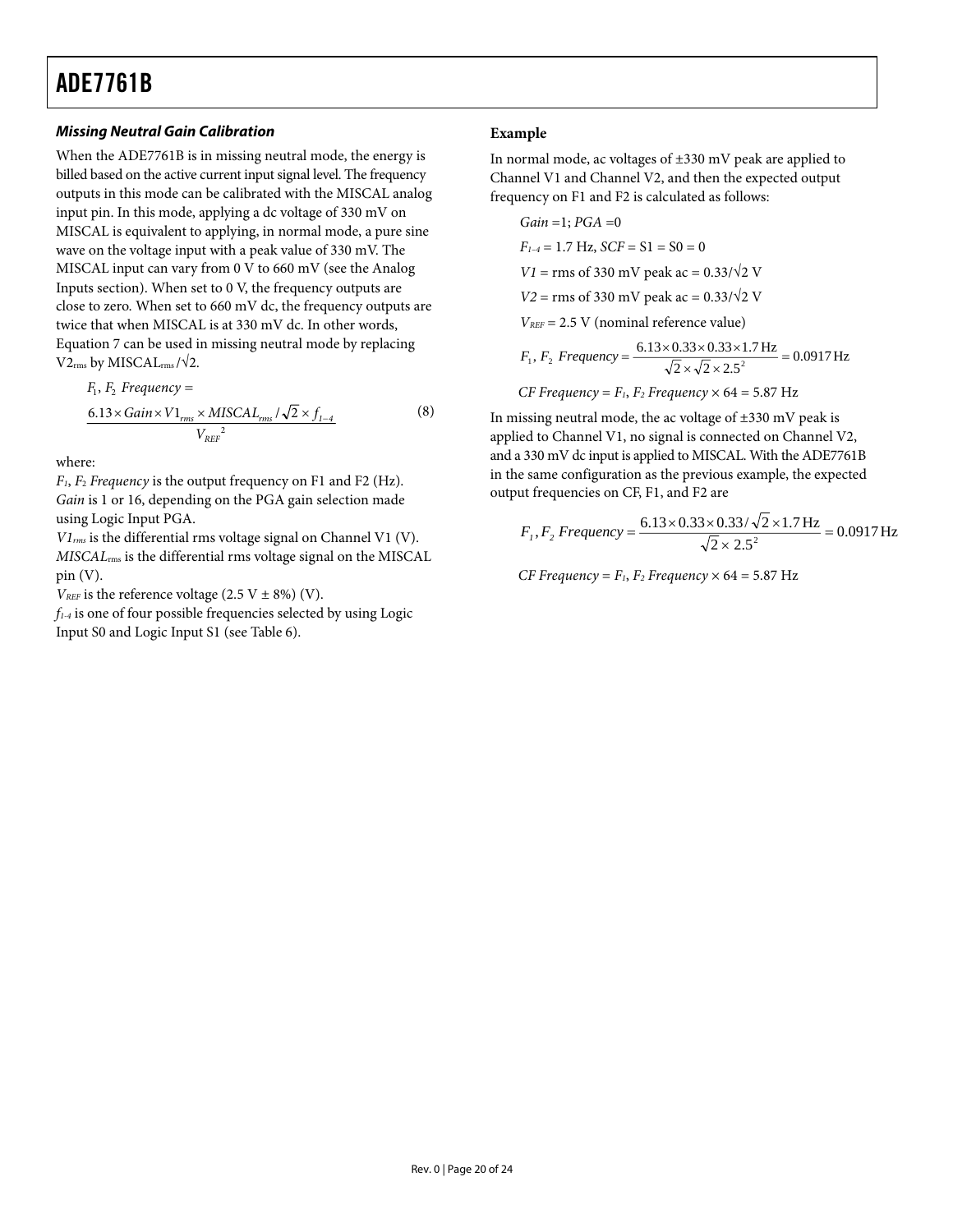### <span id="page-20-1"></span><span id="page-20-0"></span>APPLICATIONS INFORMATION **INTERFACING TO A MICROCONTROLLER FOR ENERGY MEASUREMENT**

The easiest way to interface the ADE7761B to a microcontroller is to use the CF high frequency output with the output frequency scaling set to  $2048 \times F_1$ ,  $F_2$ . This is done by setting SCF = 0 and  $S0 = S1 = 1$  (see [Table 8](#page-16-2)). With full-scale ac signals on the analog inputs, the output frequency on CF is approximately 5.5 kHz. [Figure 35](#page-20-2) illustrates one scheme that could be used to digitize the output frequency and carry out the necessary averaging mentioned in the [Frequency Output CF](#page-16-6) section.

<span id="page-20-3"></span>

Figure 35. Interfacing the ADE7761B to an MCU

<span id="page-20-2"></span>As shown in [Figure 35,](#page-20-2) the frequency output CF is connected to an MCU counter or port that counts the number of pulses in a given integration time, determined by an MCU internal timer. The average power, proportional to the average frequency, is

<span id="page-20-4"></span>
$$
Average Frequency = Average Active Power = \frac{Counter}{Timer}
$$

The energy consumed during an integration period is

Energy = Average Power × Time = 
$$
\frac{Counter}{Time} \times Time = Counter
$$

For the purpose of calibration, this integration time could be 10 sec to 20 sec to accumulate enough pulses to ensure correct averaging of the frequency. In normal operation, the integration time could be reduced to 1 sec or 2 sec, depending on, for example, the required update rate of a display. With shorter integration times on the MCU, the amount of energy in each update may still have a small amount of ripple, even under steady load conditions. However, over a minute or more, the measured energy has no ripple.

#### **SELECTING A FREQUENCY FOR AN ENERGY METER APPLICATION**

As shown in [Table 6](#page-16-5), the user can select one of four frequencies. This frequency selection determines the maximum frequency on F1 and F2. These outputs are intended to be used to drive the energy register (electromechanical or other). Because only four different output frequencies can be selected, the available frequency selection was optimized for a meter constant of 100 impulses/kWh with a maximum current of between 10 A and 120 A. [Table 9](#page-20-3) shows the output frequency for several maximum currents  $(I_{MAX})$  with a line voltage of 240 V. In all cases, the meter constant is 100 impulses/kWh.

|  |  | Table 9. F <sub>1</sub> and F <sub>2</sub> Frequency at 100 Impulses/kWh |
|--|--|--------------------------------------------------------------------------|
|--|--|--------------------------------------------------------------------------|

| $I_{MAX}(A)$ | л.<br>$F_1$ and $F_2$ (Hz) |
|--------------|----------------------------|
| 12.5         | 0.083                      |
| 25           | 0.166                      |
| 40           | 0.266                      |
| 60           | 0.4                        |
| 80           | 0.533                      |
| 120          | 0.8                        |

The  $f_{1-4}$  frequencies allow complete coverage of this range of output frequencies on F1 and F2. When designing an energy meter, the nominal design voltage on Channel V2 (voltage) should be set to half-scale to allow for calibration of the meter constant. The current channel should also be no more than halfscale when the meter sees maximum load, which accommodates overcurrent signals and signals with high crest factors. [Table 10](#page-20-4) shows the output frequency on F1 and F2 when both analog inputs are half-scale. The frequencies listed in [Table 10](#page-20-4) align well with those listed in Table 9 for maximum load.

|  |  |  | Table 10. F <sub>1</sub> and F <sub>2</sub> Frequency with Half-Scale AC Inputs |
|--|--|--|---------------------------------------------------------------------------------|
|--|--|--|---------------------------------------------------------------------------------|

| S <sub>0</sub> | S1 | $f_{1-4}$ (Hz) | Frequency on F1 and F2, Channel V1 and<br>Channel V2, Half-Scale AC Inputs (Hz) |
|----------------|----|----------------|---------------------------------------------------------------------------------|
| 0              | 0  | 1.72           | 0.092                                                                           |
| 0              |    | 3.44           | 0.183                                                                           |
|                | 0  | 6.86           | 0.337                                                                           |
|                |    |                | 0.734                                                                           |

When selecting a suitable  $f_{1-4}$  frequency for a meter design, the frequency output at I<sub>MAX</sub> (maximum load) with a meter constant of 100 impulses/kWh should be compared with Column 4 of [Table 10](#page-20-4). The frequency that is closest in [Table 10](#page-20-4) determines the best choice of frequency  $(f_{1-4})$ . For example, if a meter with a maximum current of 40 A is being designed, the output frequency on F1 and F2 with a meter constant of 100 impulses per kWh is 0.266 Hz at 40 A and 240 V (see [Table 9](#page-20-3)).

Looking at [Table 10](#page-20-4), the closest frequency to 0.266 Hz in Column 4 is 0.183 Hz. Therefore,  $F_2$  (3.4 Hz; see [Table 6](#page-16-5)) is selected for this design.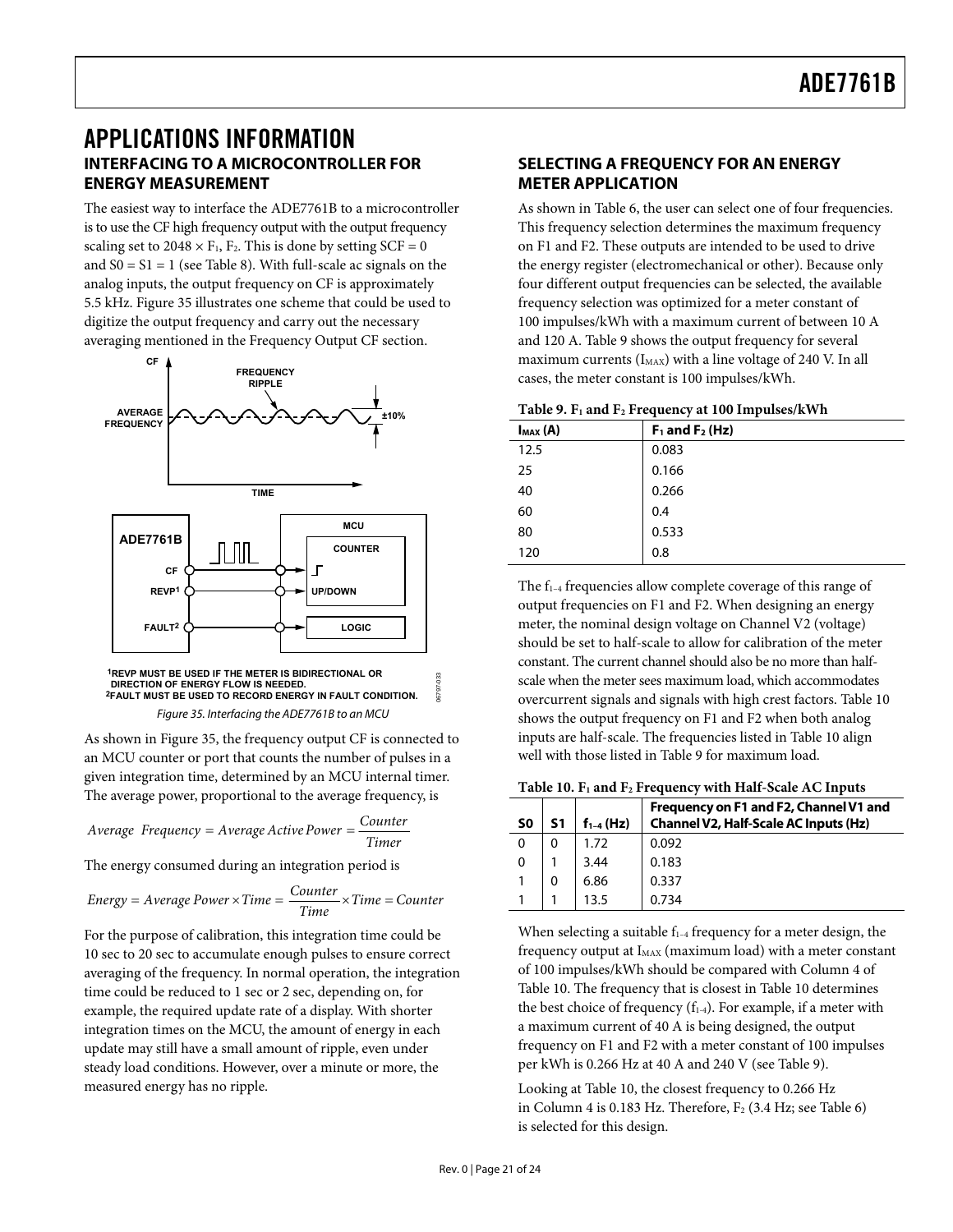#### <span id="page-21-0"></span>**Frequency Outputs**

[Figure 2](#page-3-2) is a timing diagram for the various frequency outputs. The high frequency CF output is intended for communication and calibration purposes. CF produces a 90 ms wide, active high pulse  $(t_4)$  at a frequency that is proportional to active power. The CF output frequencies are given in [Table 8](#page-16-2). As with  $F_1$  and  $F_2$ , if the period of CF  $(t_5)$  falls below 180 ms, the CF pulse width is set to half the period. For example, if the CF frequency is 20 Hz, the CF pulse width is 25 ms.

#### **No-Load Threshold**

The ADE7761B includes a no-load threshold and start-up current feature that eliminate creep effects in the meter. The ADE7761B is designed to issue a minimum output frequency. Any load generating a frequency lower than this minimum frequency does not cause a pulse to be issued on F1, F2, or CF. The minimum output frequency is given as 0.0045% of the full-scale output frequency (see [Table 8](#page-16-2) for maximum output frequencies for ac signals).

For example, with an energy meter with a meter constant of 100 impulses per kWh on F1, F2 using  $SCF = 1$ , S1 = 0, and  $S0 = 1$ , the maximum output frequency at F1 or F2 is 0.68 Hz and 43.52 Hz on CF. The minimum output frequency at F1 or F2 is 0.0045% of 0.68 Hz or 3.06  $\times$   $10^{-5}$  Hz. This is 1.96  $\times$  $10^{-3}$  Hz at CF (64  $\times$  F<sub>1</sub> Hz).

In this example, the no-load threshold is equivalent to 1.1 W of load or a startup current of 4.6 mA at 240 V. Compare this value to the IEC 62053-21 specification, which states that the meter must start up with a load equal to or less than 0.4% of I<sub>B</sub>. For a 5 A (I<sub>B</sub>) meter,  $0.4\%$  of I<sub>B</sub> is equivalent to 20 mA.

Note that the no-load threshold is not enabled when using the high CF frequency mode:  $SCF = 0$ ,  $S1 = S0 = 1$ .

#### **NEGATIVE POWER INFORMATION**

The ADE7761B detects when the current and voltage channels have a phase shift greater than 90°. This mechanism can detect a wrong connection of the meter or the generation of negative power. The REVP pin output goes active high when negative power is detected and active low when positive power is detected. The REVP pin output changes state as a pulse is issued on CF.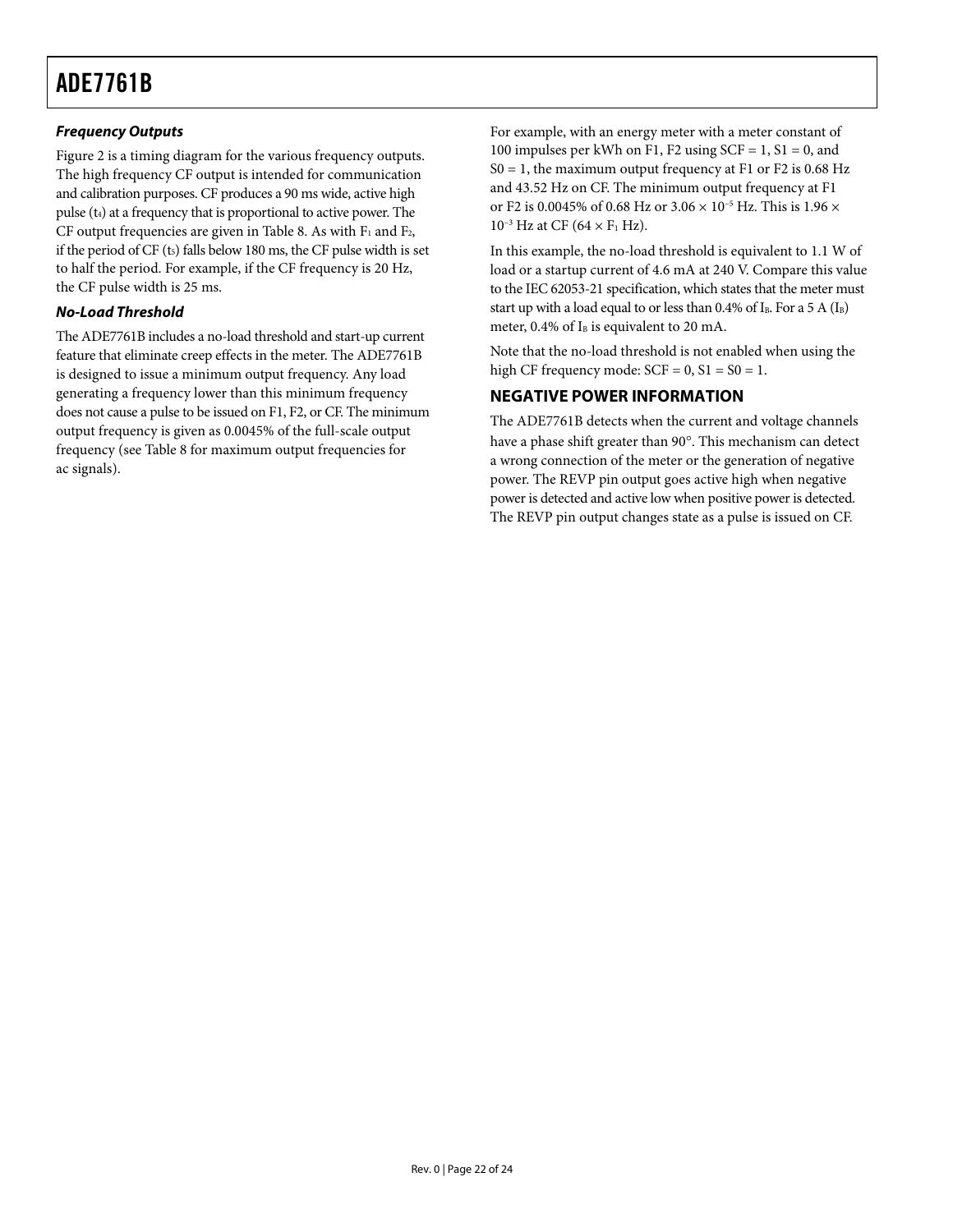### <span id="page-22-0"></span>OUTLINE DIMENSIONS



#### **ORDERING GUIDE**

<span id="page-22-1"></span>

| Model                     | <b>Temperature Range</b>           | <b>Package Description</b>                  | <b>Package Option</b> |
|---------------------------|------------------------------------|---------------------------------------------|-----------------------|
| ADE7761BARS               | $-40^{\circ}$ C to $+85^{\circ}$ C | 20-Lead Shrink Small Outline Package (SSOP) | <b>RS-20</b>          |
| ADE7761BARS-RL            | $-40^{\circ}$ C to $+85^{\circ}$ C | 20-Lead Shrink Small Outline Package (SSOP) | <b>RS-20</b>          |
| ADE7761BARSZ <sup>1</sup> | $-40^{\circ}$ C to $+85^{\circ}$ C | 20-Lead Shrink Small Outline Package (SSOP) | <b>RS-20</b>          |
| ADE7761BARSZ-RL1          | $-40^{\circ}$ C to $+85^{\circ}$ C | 20-Lead Shrink Small Outline Package (SSOP) | <b>RS-20</b>          |
| ADE7761BARS-REF           |                                    | Reference Board                             |                       |

 $1 Z =$  RoHS Compliant Part.